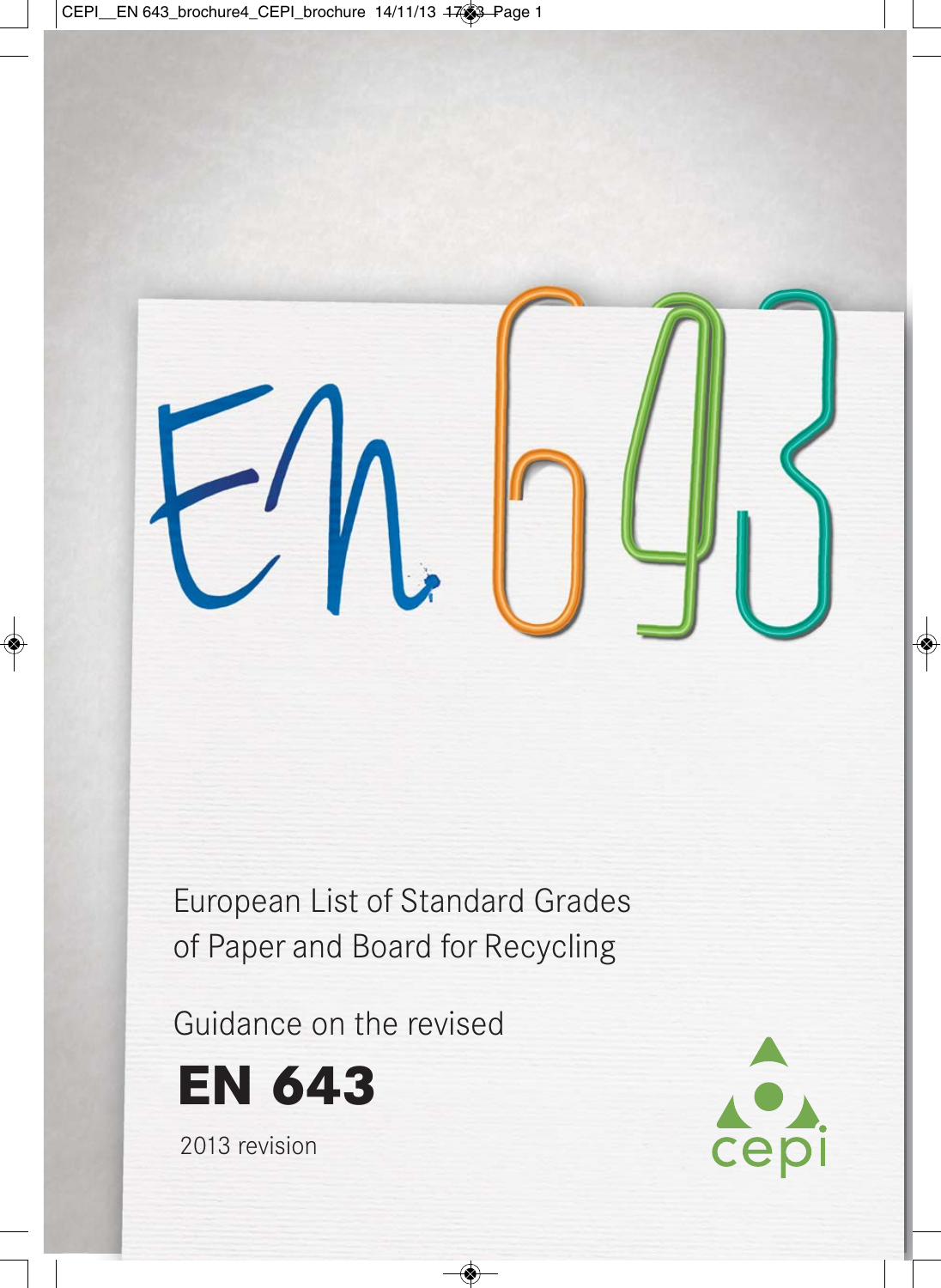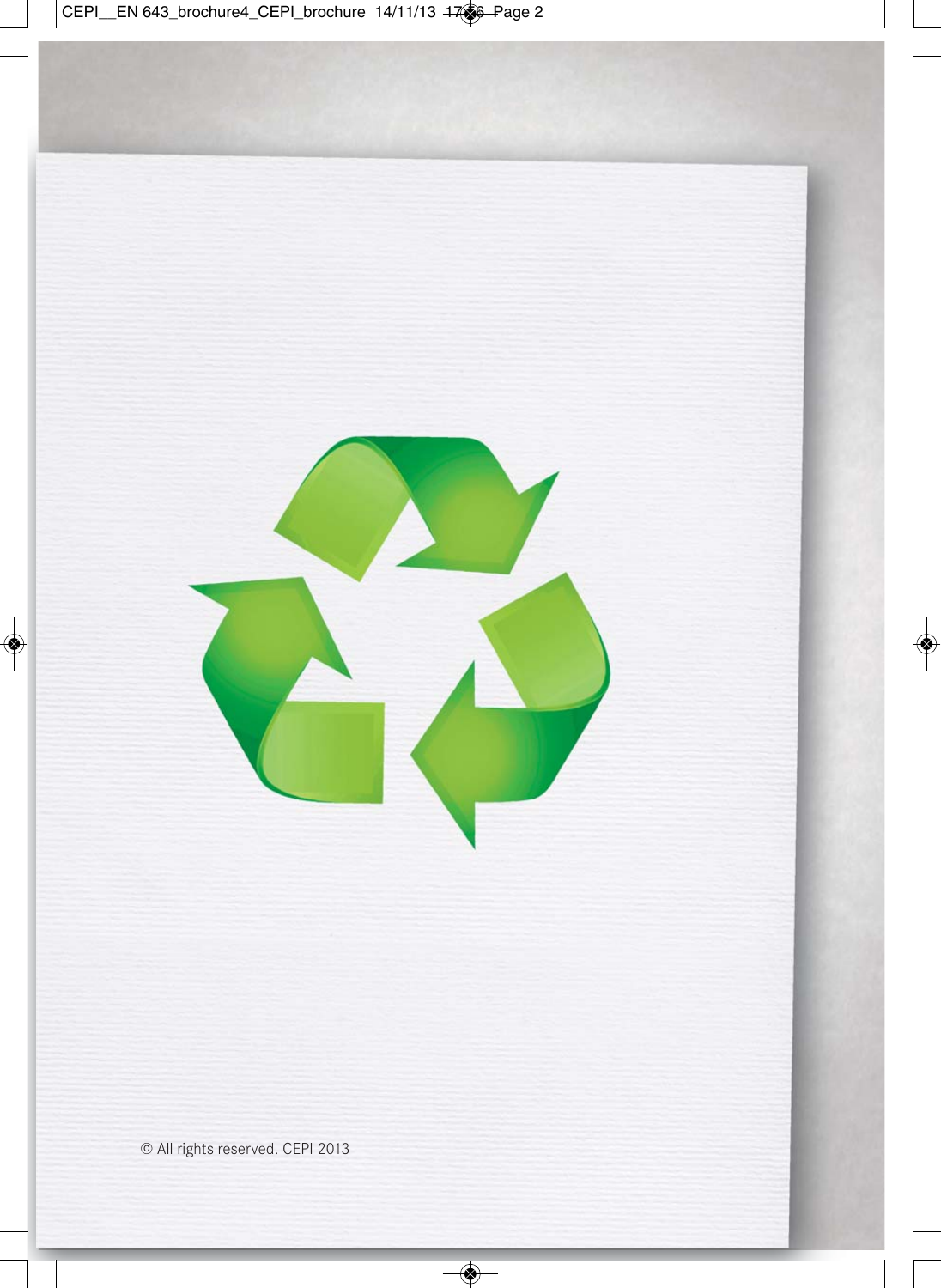# **Summary**

| the 2002 and 2013 versions of the EN 643 by grade |
|---------------------------------------------------|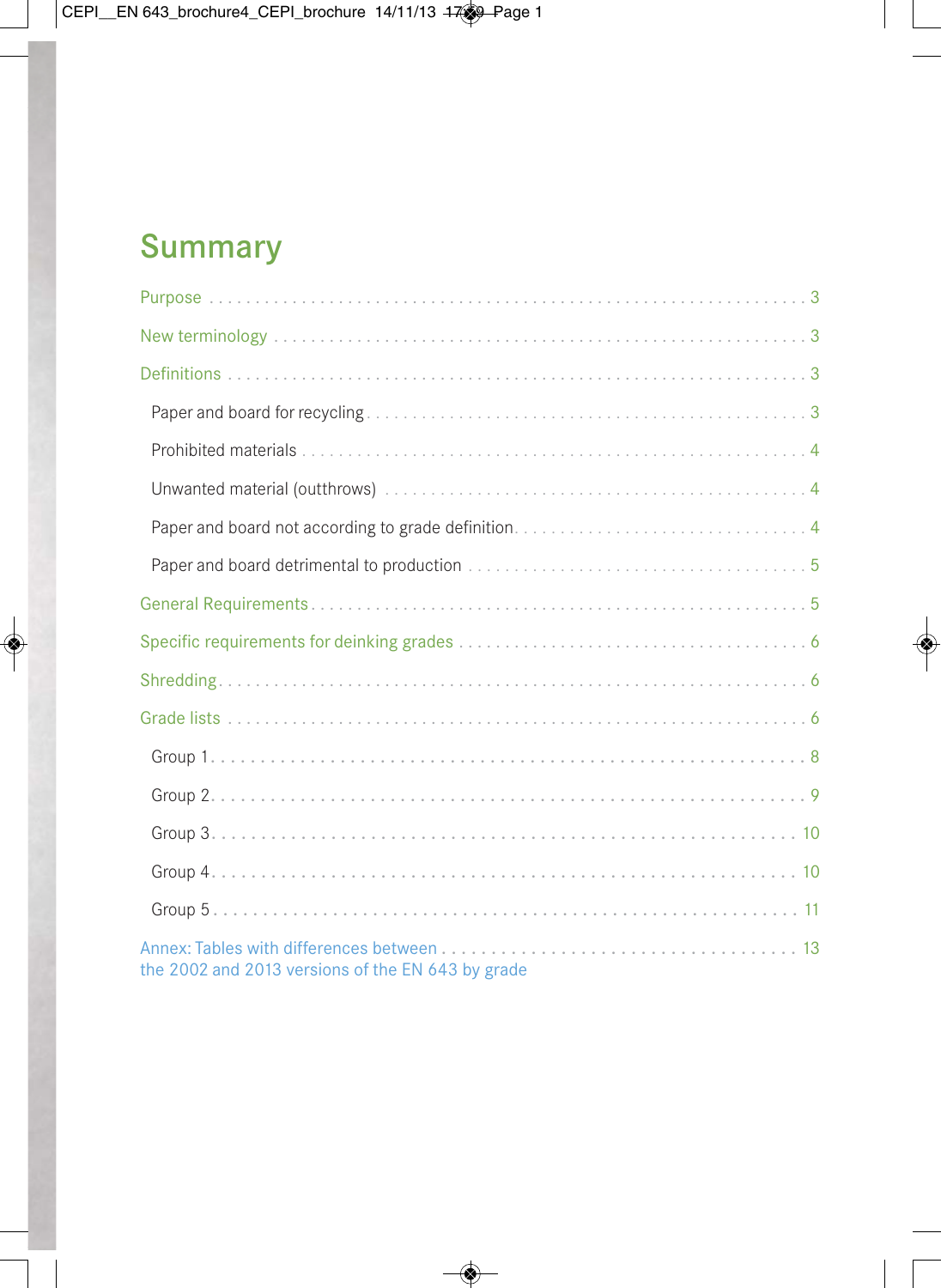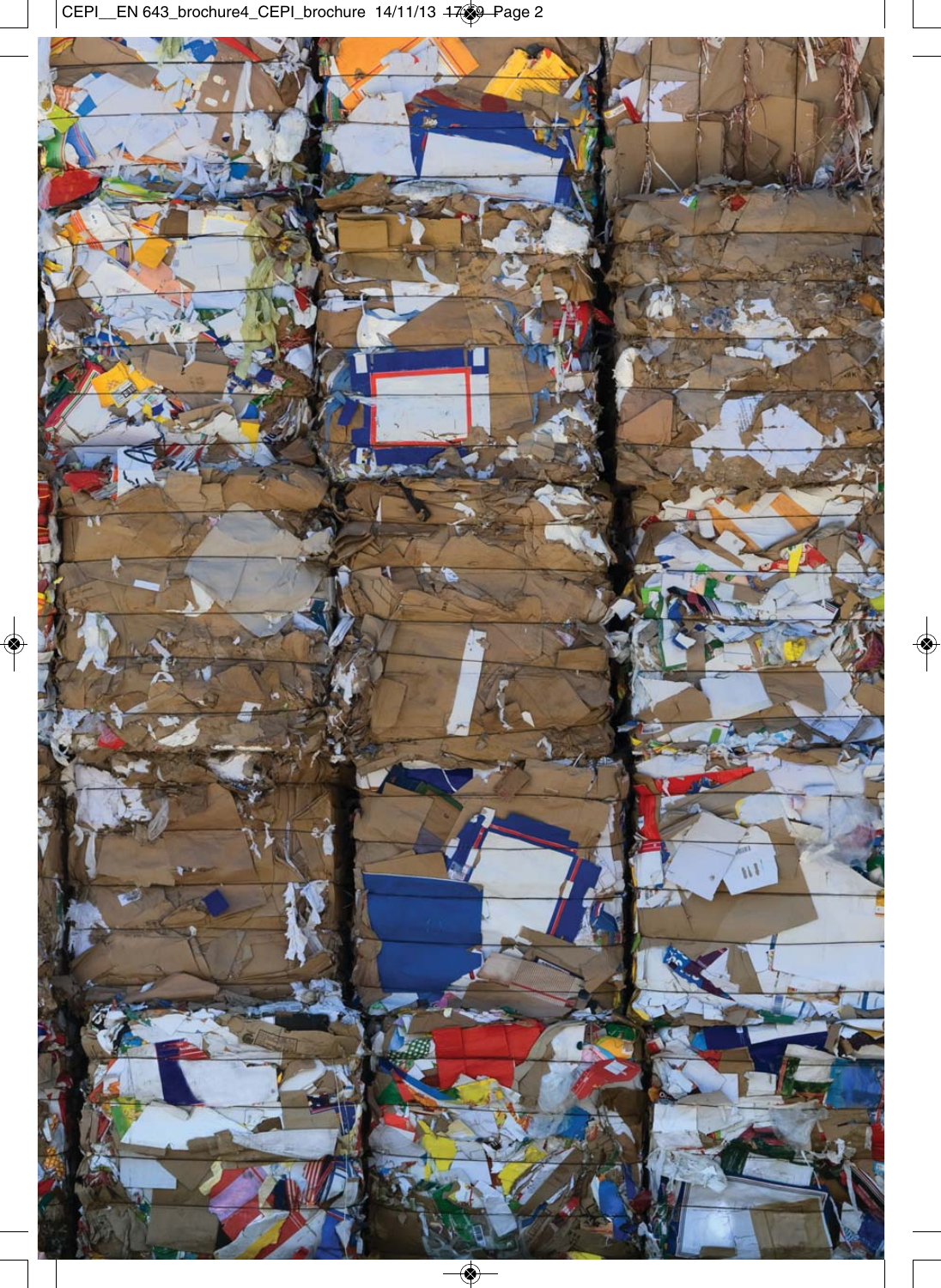# European List of Standard Grades of Paper and Board for Recycling

## Purpose

EN 643 is the European List of Standard Grades of Paper and Board for Recycling and was revised in 2013. Interested parties should order the EN 643 from their respective national standardisation body<sup>1</sup>. This guidance document has been created to give advice to sellers and buyers of paper for recycling on the changes to EN 643, from its 2002 version to the revised 2013 version. This document should assist the market and facilitate penetration of the revised EN 643.

## New terminology

The term Recovered Paper and Board has been substituted by the term Paper and Board for Recycling to highlight the intended use of this secondary raw material for paper recycling only. Furthermore, the European Recovered Paper Council has similarly changed the terminology within the new Declaration on Paper Recycling 2011-2015.<sup>1</sup>

<sup>1</sup> www.cen.eu <sup>2</sup> www.paperforrecycling.eu/publications/erpc-publications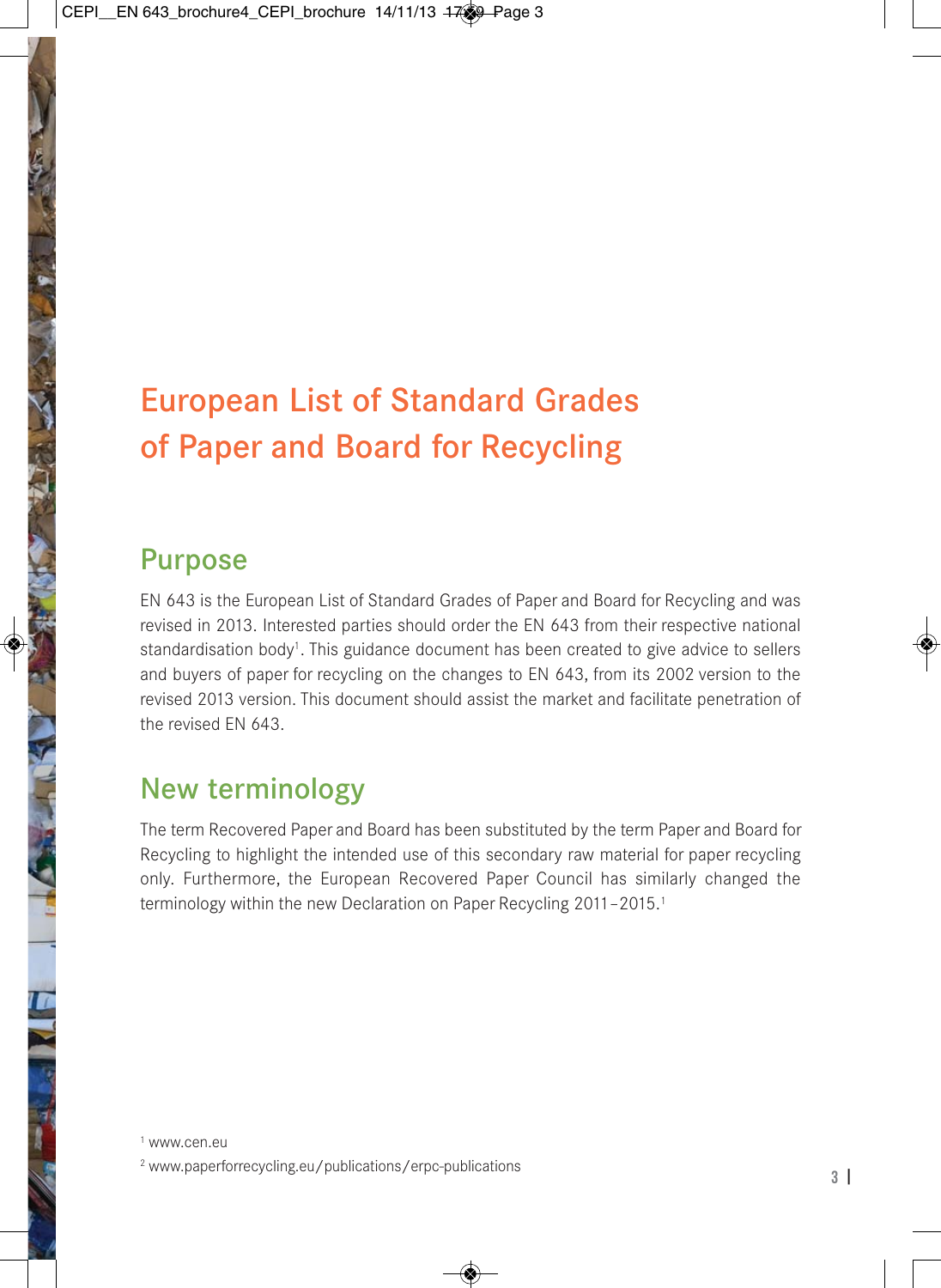## **Definitions**

### Paper and board for recycling

The term paper and board for recycling is defined as *"natural fibre-based paper and board suitable for recycling; consisting of paper and board in any shape or product made predominantly from paper and board, which may include other constituents that cannot be removed by dry sorting, such as coatings, laminates, spiral bindings, etc."*

#### Prohibited materials

The revised EN 643 defines prohibited materials as *"any materials which represent a hazard for health, safety and environment, such as medical waste, contaminated products of personal hygiene, hazardous waste, organic waste including foodstuffs, bitumen, toxic powders and similar."* 



Contrary to unwanted materials, for which maximum tolerance levels have been introduced, prohibited materials are not permitted at all. Their presence should be directly notified to the supplier and the load should be returned.

#### Unwanted material (outthrows)

Unwanted material (outthrows) means *"material not suitable for the production of paper and board"* and may comprise the following elements:

- non-paper components
- paper and board not according to grade definition
- paper and board detrimental to production
- paper not suitable for deinking (if applicable).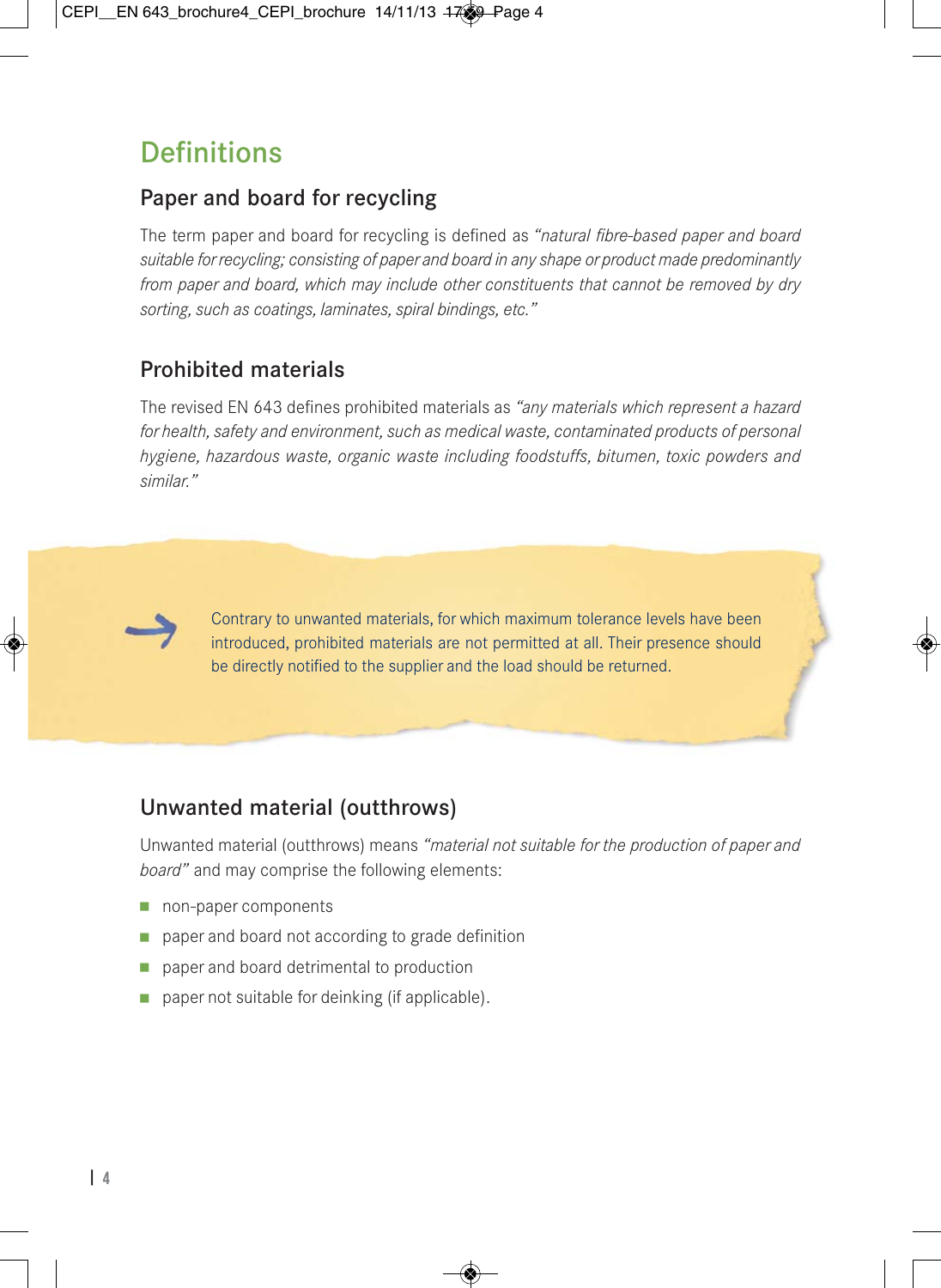### Paper and board not according to grade definition

Paper and board not according to grade definition is defined: when paper and board in the load does not correspond to the description of the specific EN 643 grade of paper for recycling, the buyer and seller of the load should agree to a return of the material or a re-grade (either to another EN 643 grade or to a non-standard delivery).

#### Paper and board detrimental to production

The definition of paper and board detrimental to production now specifies that *"for grades intended for deinking, all paper containing brown, unbleached fibres are considered detrimental to production."* 

## General Requirements

There is now a recommendation within EN 643 to make use of the "European Recovered Paper Identification System" (RPID). This system allows for the establishment of identification for the paper for recycling purchased, received, stored and consumed in paper mills. The ultimate goal of the RPID is to improve the traceability of the paper mill's supply to improve safe and secure paper production processes and products. This system and its functioning are explained in more detail at the website www.recoveredpaper-id.eu

On this website, suppliers of paper for recycling can register to the system and get personal supplier codes.

- EN 643 continues to state that *"paper for recycling originating from multi-material collection systems has to be specifically marked."* This can be done for example through a mention in the delivery document or through an addition to the EN 643 code within the Recovered Paper Identification System. The way of marking has to be agreed bi-laterally between the buyer and the seller.
- EN 643 continues to state that *"paper sorted from refuse collections is not suitable for use in the paper industry."*
- EN 643 explains that unwanted material (outthrows) means *"material not suitable for the production of paper and board"* and clarifies that this may comprise the different elements outlined in the definition of unwanted material (outthrows).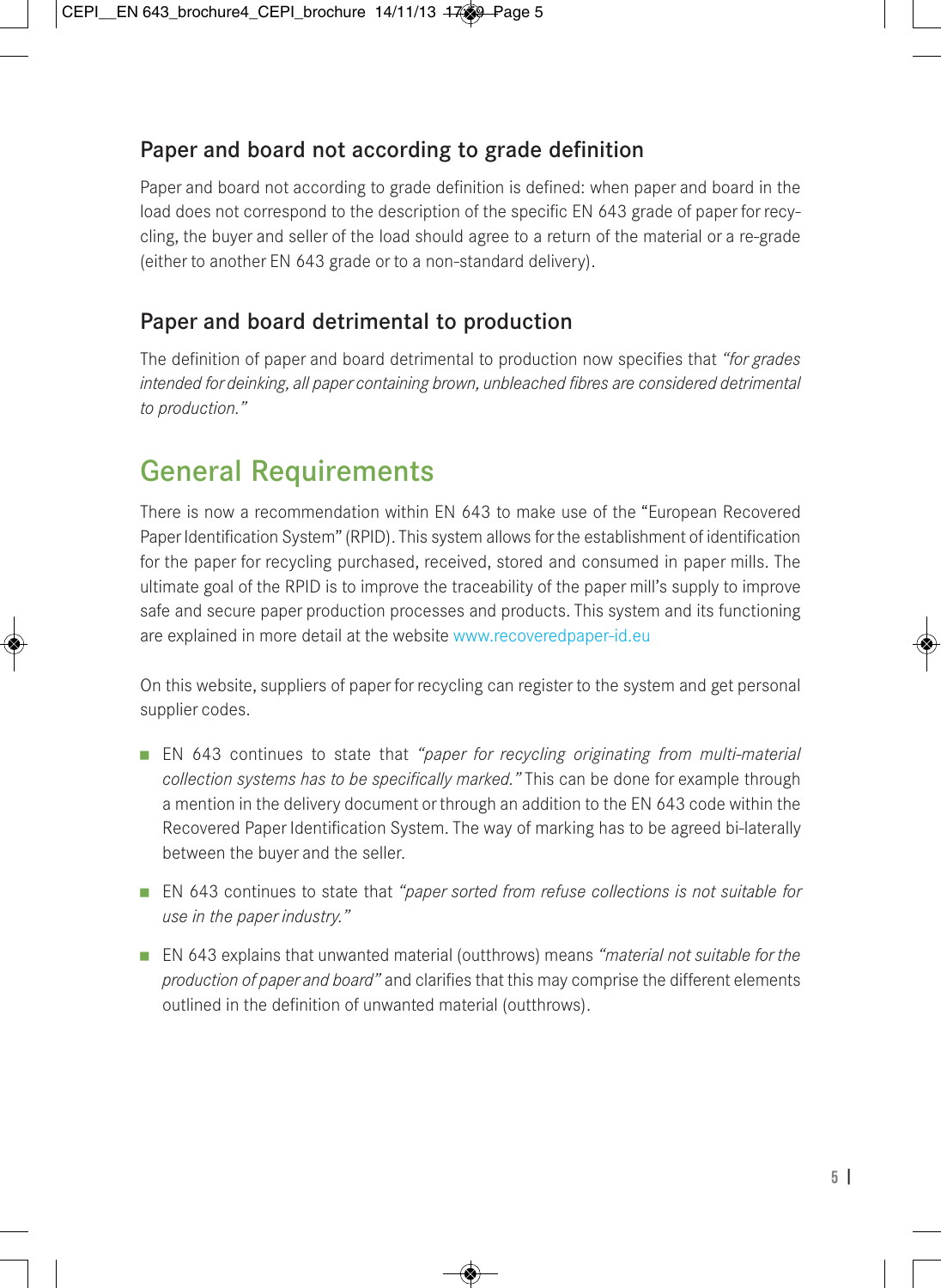## Specific requirements for deinking grades

EN 643 contains new requirements specifically for paper for recycling grades intended for deinking. It sets out a list of grades that are predominantly used for deinking. In these grades, paper products that are not suitable for deinking count towards the percentage of unwanted material.



Paper mills should advise their paper for recycling suppliers when the purchased grades are intended for a deinking process and make them aware of the "assessment of print product recyclability – deinkability score" available at www.paperforrecycling.eu

*Grades usually intended for deinking are: 1.06.00, 1.06.01, 1.06.02, 1.07.00, 1.09.00, 1.11.00, 2.01.00, 2.02.01, 2.03.00, 2.03.01, 2.04.00, 2.04.01, 2.05.00, 2.05.01, 2.06.00, 2.06.01, 2.07.00, 2.07.01, 2.08.00, 2.12.00, 2.13.00, 3.01.00, 3.02.00, 3.03.00, 3.03.01, 3.04.00, 3.05.00, 3.06.00, 3.08.00, 3.09.00, 3.10.00, 3.10.01, 3.11.00, 3.11.01, 3.12.00, 5.05.00, 5.05.01, 5.09.00, 5.10.00 and 5.10.01.*

## Shredding

EN 643 now mentions the increasing problem of shredding of paper for recycling and advises to leave shredding sizes as large as possible where practicable.

To give guidance to suppliers, they should be referred to relevant standards on data security to specify the minimum size of shredded paper pieces.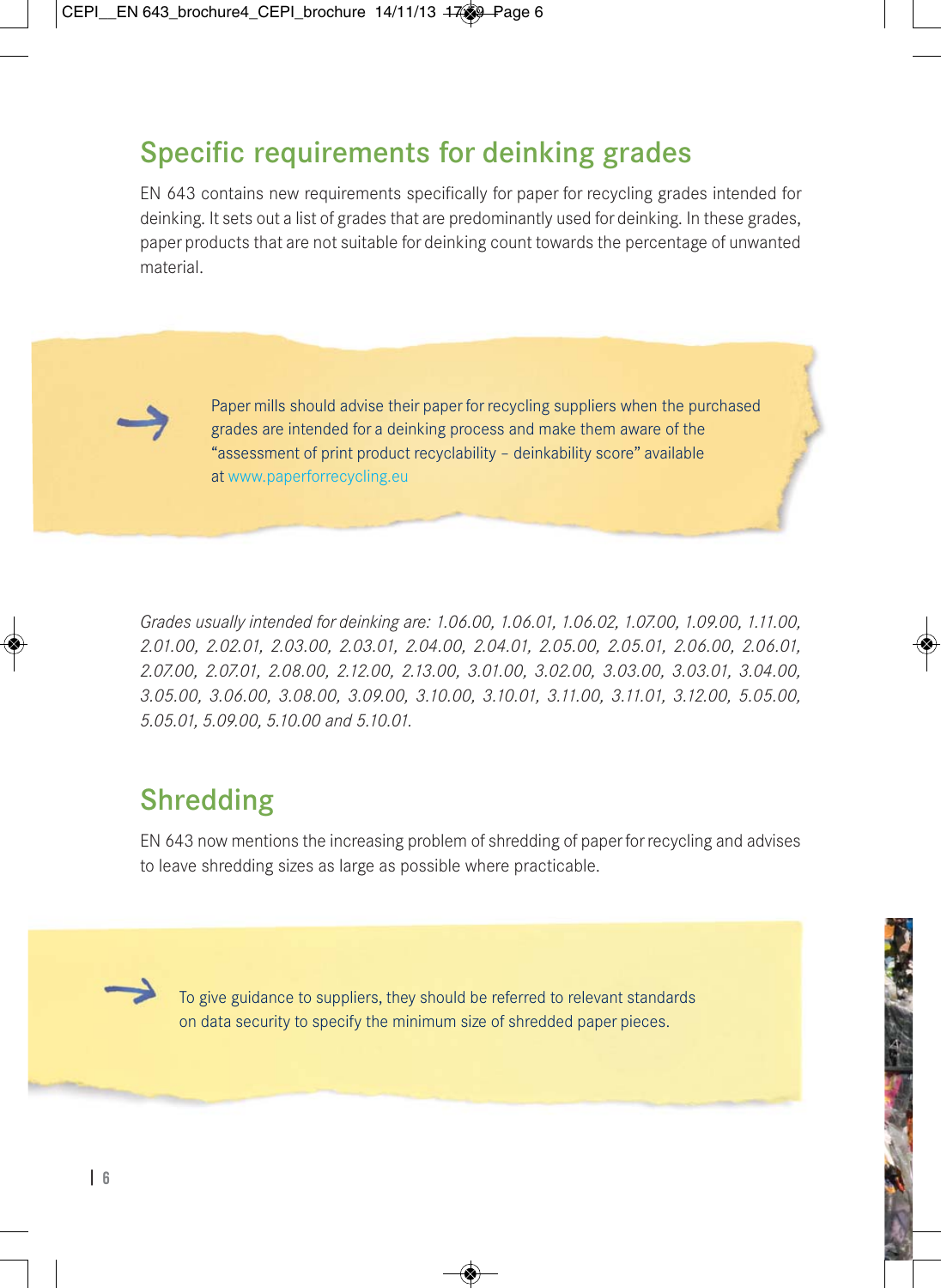## Grade lists

A major change in the new EN 643 is the introduction of maximum tolerance levels for non-paper components (maximum of 1.5% for the majority of grades) and for unwanted materials.

The grade lists within EN 643 now contain two additional columns defining the maximum tolerance levels within each paper for recycling grade for "non-paper components" and "unwanted materials".

Note: the tolerance of non-paper components is included as part of the tolerance of unwanted materials; they are not exclusive and cannot be added together. The percentages refer to weight by weight.

Their weight in the product should be tested by an agreed method of sampling and measurement.

If the level of "non-paper components" and/or "unwanted material" exceeds the tolerance level in the grade list, the load should not be accepted under the indicated grade designation.



Further guidance can be found in the "Guidelines for paper mills for the control of the content of unusable materials in recovered paper".3 A further major change is the description of the grades according to their composition rather than according to their origin. For some grades, only the title has changed while the description remained identical.

<sup>3</sup> www.cepi.org/topic/recycling/publication/guidelinesrecoveredpaperqualitycontrol

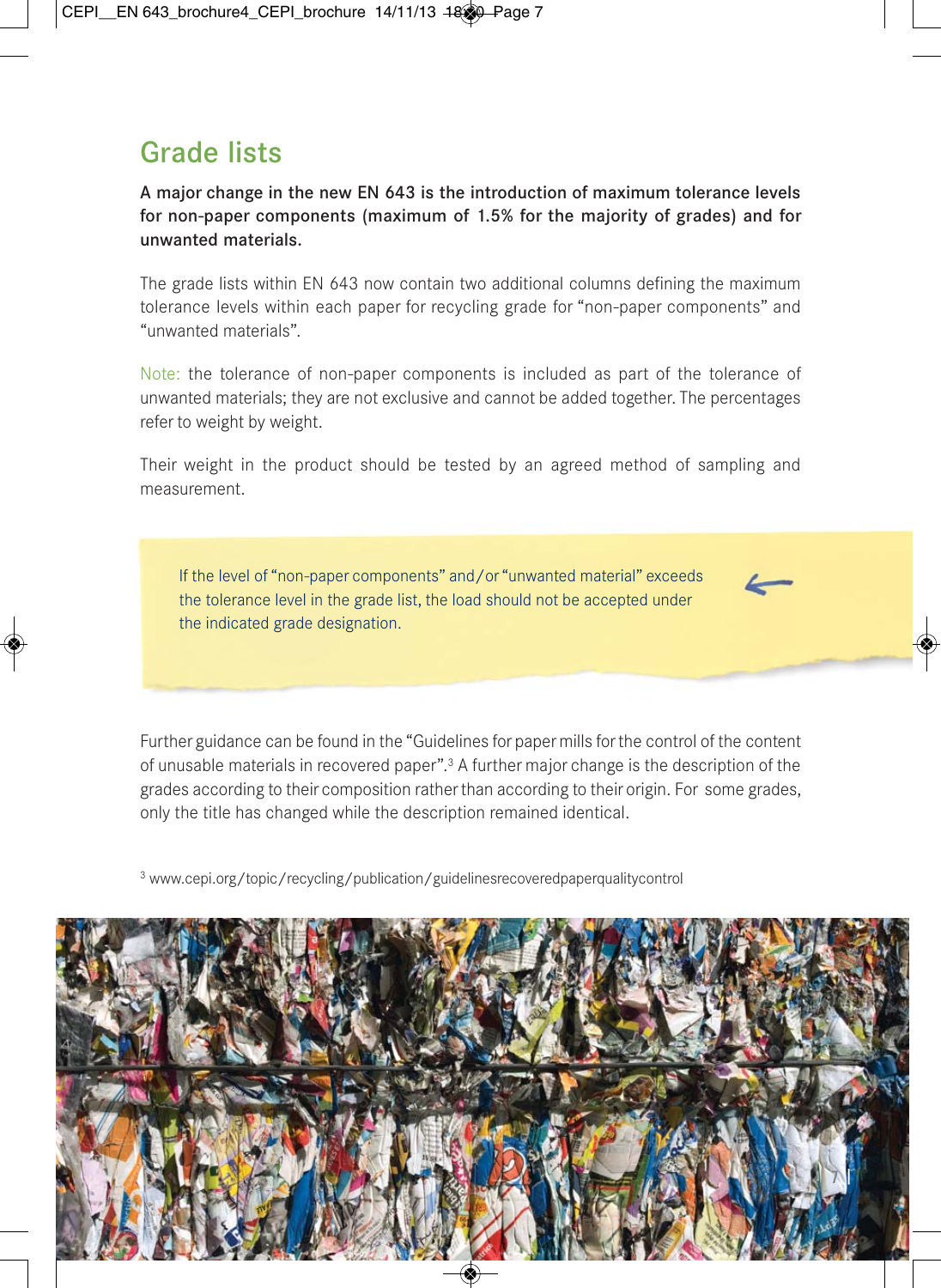Changes have been made to grades 1.04, 1.05, 1.06, 1.08, 1.09, 1.10, 1.11

- Group 1 contains fewer grades than in the previous EN 643, but for 1.04, 1.05 and 1.06, sub-grades have been introduced. This follows the way the market has developed in recent years and especially the way bulk grades have been traded. Where measured, the differences in the content of corrugated board in 1.04 and 1.05 sub-grades should be respected. Technical solutions for determining the precise level of corrugated board exist (e.g. through core drilling devices).
- Grade 1.04.00 corresponds to the former grade 1.04. 1.04.01 and 1.04.02 allow also non-packaging material in the fraction not consisting of corrugated board. Grade 1.06.02 takes account of the increasing existence of product samples attached to magazines. The ability to deal with these products differs widely between paper mills and should be agreed between buyer and supplier bilaterally. The allowed percentage of these product related non-paper components needs to be agreed between buyer and seller in addition to the percentages in the columns for non-paper components and total unwanted material.
- Grade 1.09 replaces former grades 1.08, 1.09 and 1.10. The single grade does not specify precise percentages of newspapers or magazines and this is related to the different reading habits in European countries. It only specifies minimum percentages of 30% each. The precise percentages of newspapers and magazines above 30% should be determined between buyers and sellers bilaterally.
- Grade 1.11 has been adapted to changing and differing reading habits. Compared to the former Grade 1.11 the new Grade 1.11.00 has a lower minimum percentage for newspapers: 30% instead of 40%. Newspapers and magazines must jointly still reach a minimum percentage of 80%. Paper mills who need higher percentages of one or the other should agree with their suppliers bilaterally.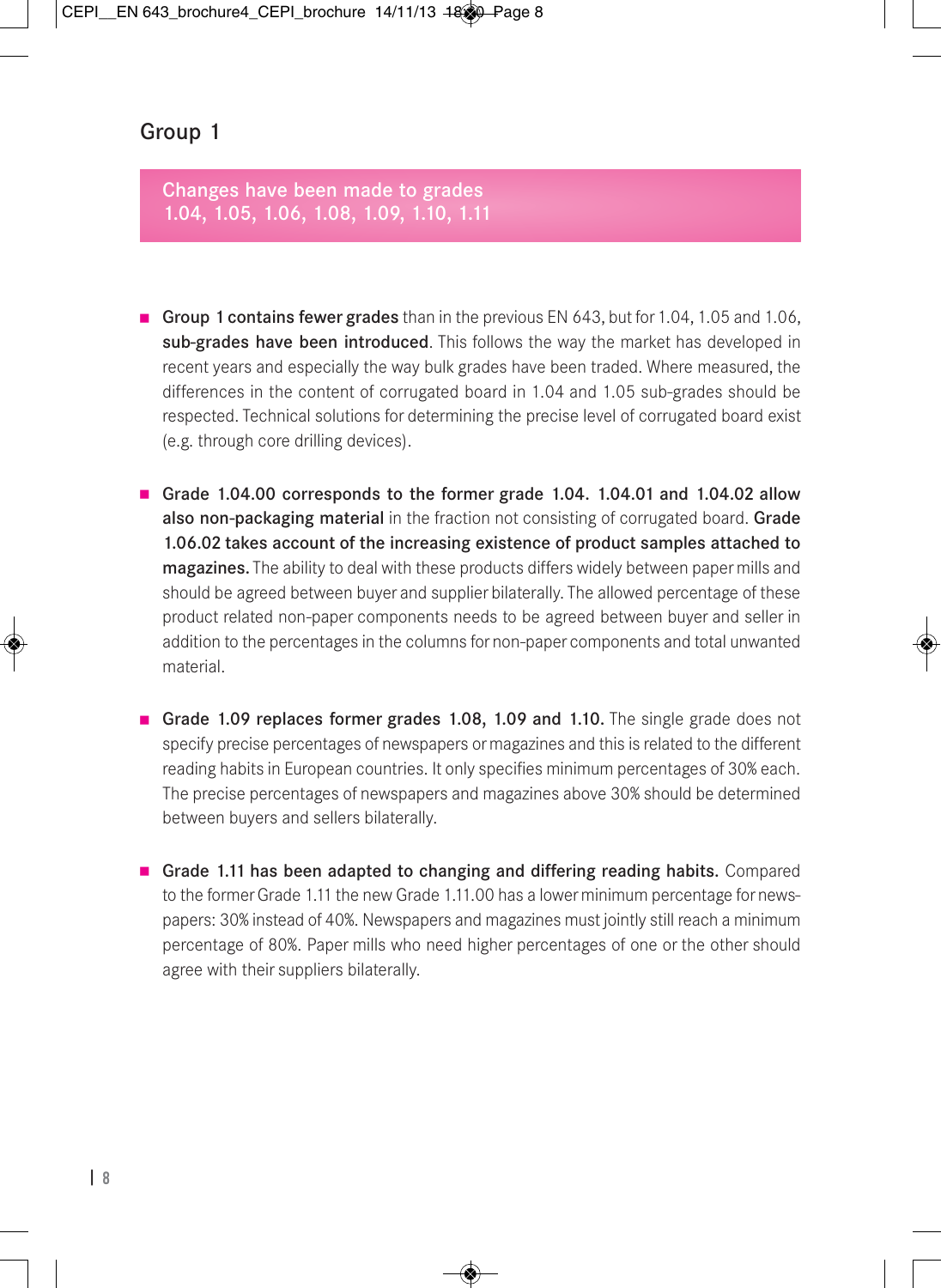Changes have been made to grades 2.02, 2.05, 2.06, 2.07, 2.09, 2.13, 2.14

- Grade 2.02 (new: 2.02.00) and 2.02.01 were rephrased without changing much of their content. By the exclusion of flexo-graphic printing, already the previous version of 2.02.01 indicated that the grade is intended for deinking. The incorporation of 2.02.01 in the "grades usually intended for deinking" fulfils the purpose of excluding non-deinkable paper products even better. The existence of the "deinking subgrade" implies that the main grade is not necessarily intended for deinking. To make this difference clear, the main grade 2.02.00 is now named "unsold newspapers not intended for deinking".
- Grade 2.05 now has a description. It aims at describing the quality rather than the origin. The distinction between the sub-grades is in the minimum percentage of woodfree paper and in the maximum percentage of unbleached fibres. The grade is now split into two subgrades: 2.05.00 allows a maximum of 5% newspaper and packaging, while 2.05.01 is free from those items.
- Grade 2.06 is also split according to the minimum level of woodfree paper.
- Grade 2.07 is split into two sub-grades for woodfree and for mechanical pulp based bookquire.
- The former grade 2.09 has been moved to Group 5 (Special Grades).
- Grades 2.13, 2.14 and 2.14.01 have been added to the list since these are traded with these specifications in considerable quantities today.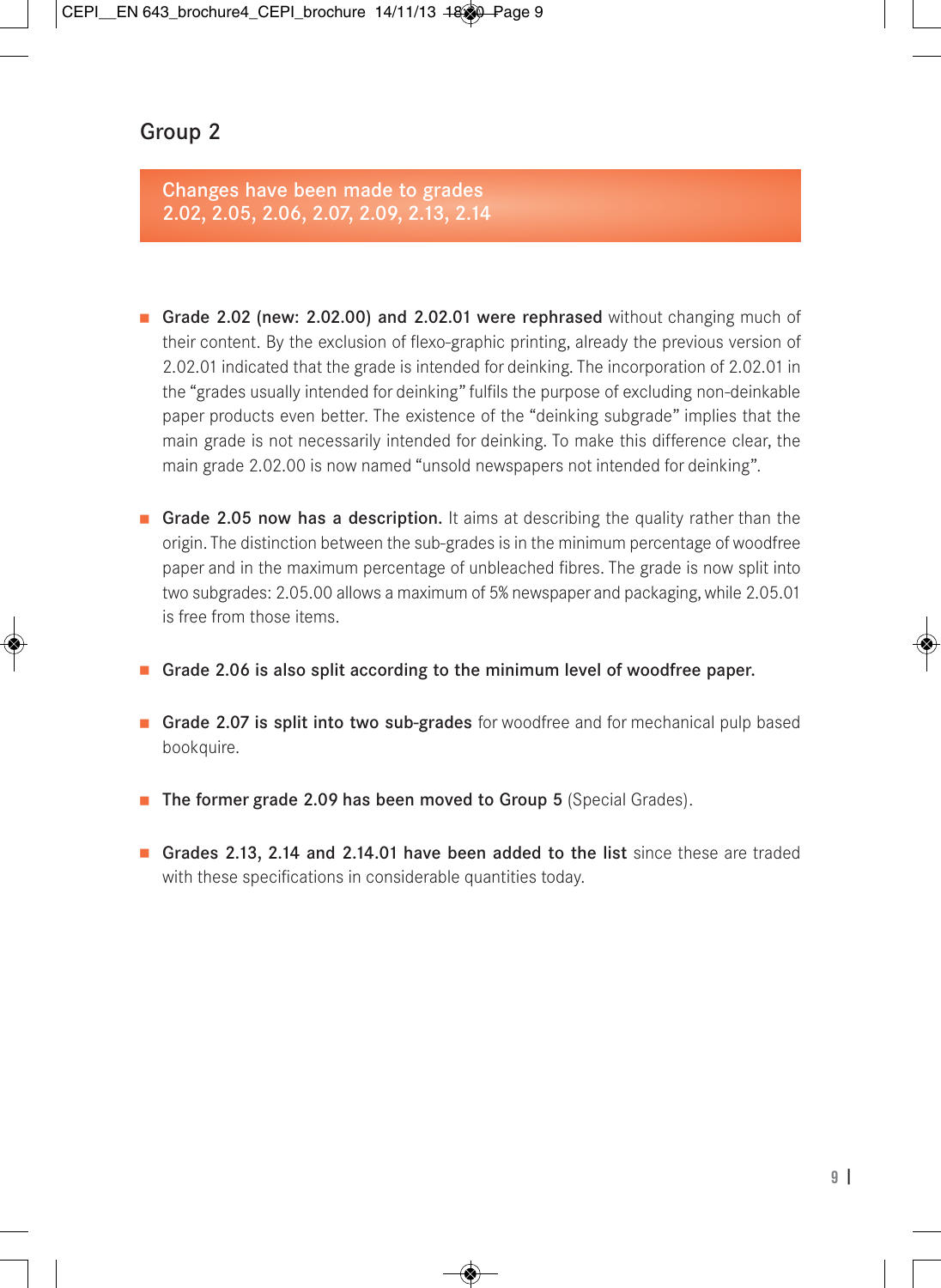Changes have been made to grades 3.03, 3.05, 3.07, 3.10, 3.11, 3.16, 3.18, 3.20

- Grade 3.03, woodfree binders, may now contain up to 2% plastic layered paper.
- Grade 3.05 now contains a sub-grade to distinguish unprinted qualities. 3.05.01 also covers the former grade 3.07.
- Grade 3.10 now contains a sub-grade to distinguish the degree of printing.
- Grade 3.11 now contains a sub-grade to distinguish white qualities from qualities containing up to 20% brown and grey plies.
- Grade 3.16 now contains a sub-grade. 3.16 covers only covers coated woodfree paper, while 3.16.01 can contain coated and uncoated woodfree paper.
- Grade 3.18 now contains two sub-grades. While 3.18 may contain up to 5% coated paper, both subgrades must be free of coated paper. While 3.18.01 is free of glue, 3.18.02 may contain some glue.
- Grade 3.20 and 3.20.01 have been added, since white and mass coloured tissue are today traded in considerable quantities.

#### Group 4

Changes have been made to grades 4.01, 4.04, 4.05

- Former sub-grade 4.01.02 has been removed from the grade list.
- Former sub-grades 4.04.02 and 4.05.02 have been moved to group 5 (5.12 and 5.13).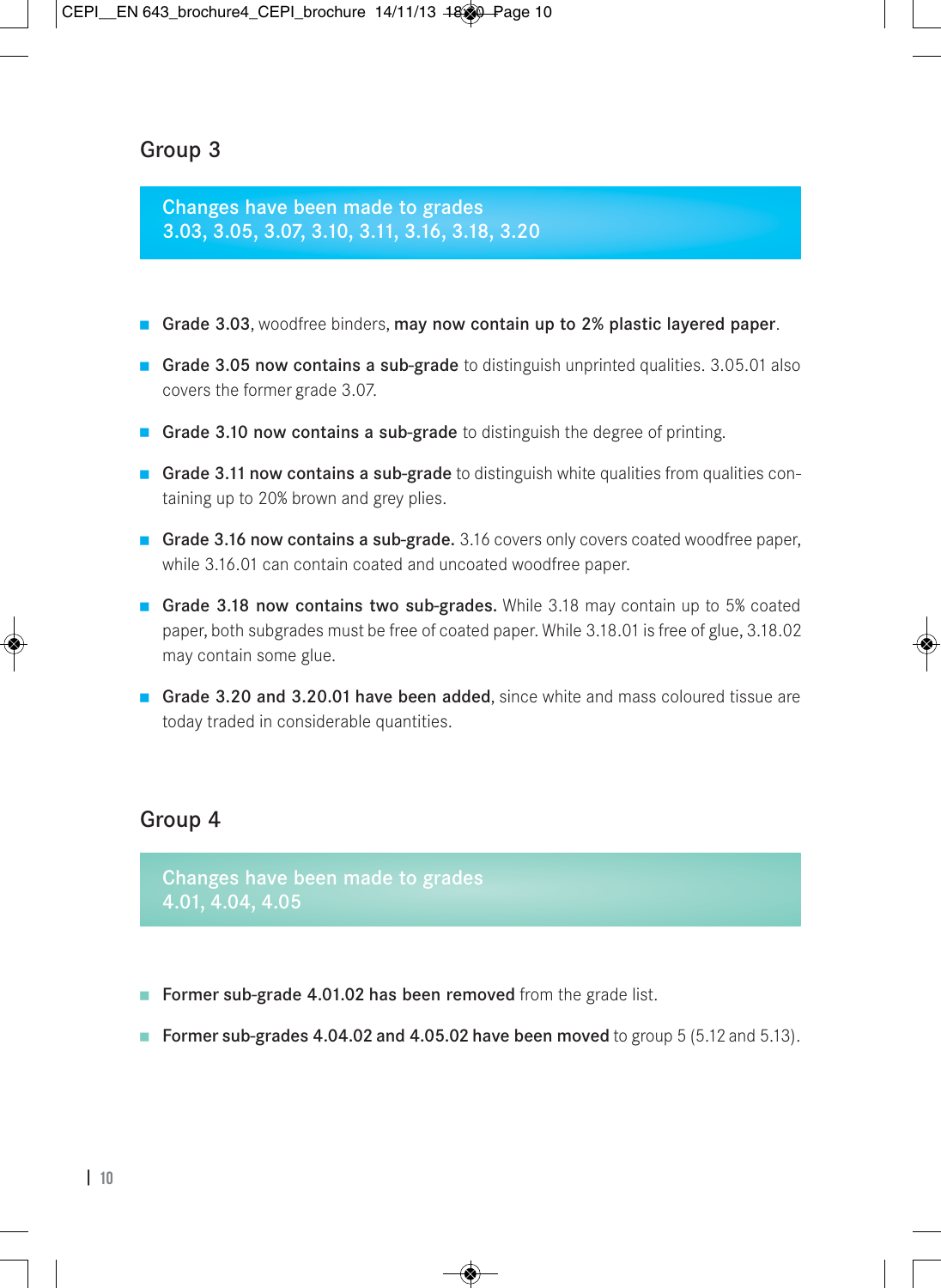Changes have been made to grades 5.01, 5.03, 5.05, 5.06, 5.07, 5.08, 5.09, 5.10, 5.11, 5.12, 5.13, 5.14

Group 5 has been extended: It reflects the existence of more complex paper products, but also improved recycling processes that can deal with such grades. Their inclusion in the special grades of group 5 also aims at reducing their presence in groups 1 to 4.

- Grade 5.01 (together with 5.03.00) are the only grades with a maximum level for non-paper components higher than 1.5%. This is due to the fact that these materials are often not submitted to additional sorting between collection and the paper mill.
- Grade 5.03 now has a sub-grade for unused liquid packaging board as this market has significantly increased. 5.03.00 has a maximum limit of 3% for non-paper components. The significant difference with the usual maximum limit of 1,5% is due to the way this material is collected, often together with other non-paper packaging material. 5.03.01 is unused liquid packaging board.
- Grade 5.05 now has three additional sub-grades in addition to 5.05.00, which remains unchanged. Their composition is described in EN 643.
- Grades 5.06 and 5.07 now have sub-grades to separate white from coloured wet-strength papers.
- Grades 5.08 to 5.14 and their sub-grades have been added to the list, either coming from other grades (such as 5.09, 5.12, 5.13) or have been newly added to the list due to the existence of considerable volumes of these qualities and opportunities for effective recycling into new products.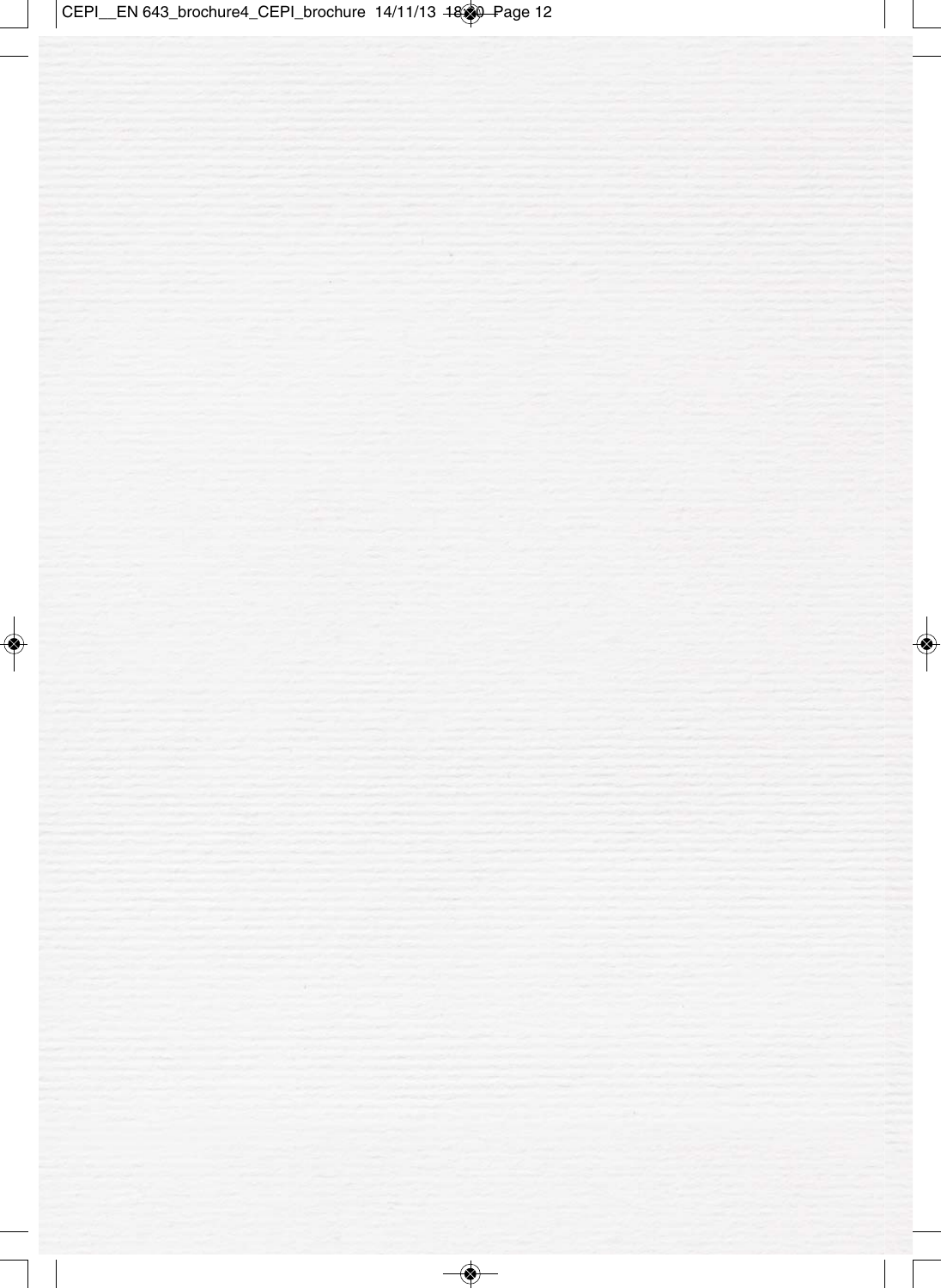

Tables with differences between the 2002 and 2013 versions of the EN 643 by grade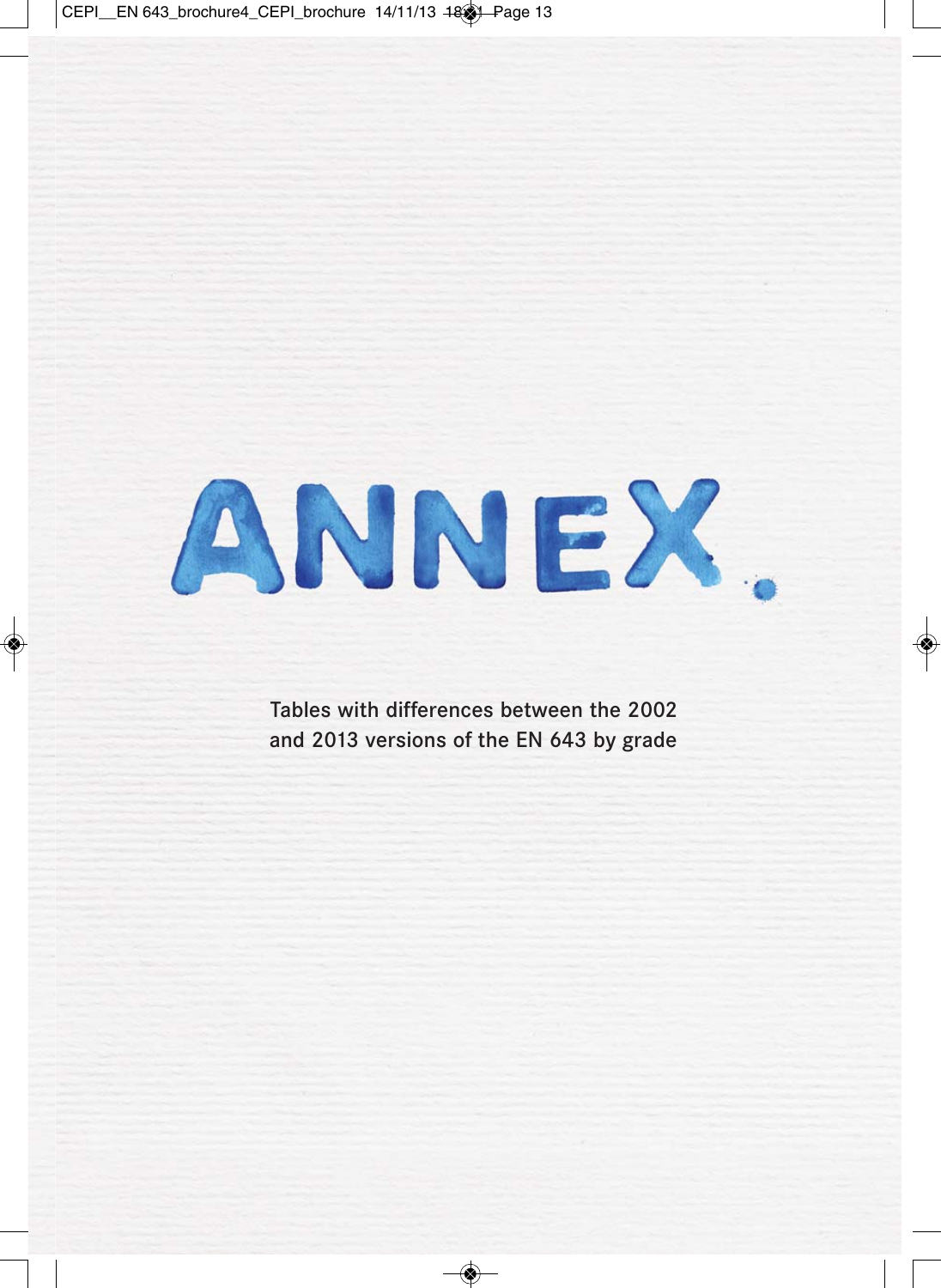Note: Only grades with modified title and/or description are listed. Maximum tolerance levels for non-paper components (maximum of 1.5% for the majority of grades) and for unwanted materials have been introduced for all grades.

|                            | <b>Group 1</b>                                  |                                                                                                                                                         |                                   |                                                      |                                                                                                                                                    |  |  |  |
|----------------------------|-------------------------------------------------|---------------------------------------------------------------------------------------------------------------------------------------------------------|-----------------------------------|------------------------------------------------------|----------------------------------------------------------------------------------------------------------------------------------------------------|--|--|--|
| Old Grade<br><b>Number</b> | <b>Old Title</b>                                | <b>Old Description</b>                                                                                                                                  | <b>New Grade</b><br><b>Number</b> | <b>New Title</b>                                     | <b>New Grade</b><br><b>Description</b>                                                                                                             |  |  |  |
| 1.04                       | Supermarket<br>corrugated<br>paper and<br>board | Used paper and<br>board packaging,<br>containing a mini-<br>mum of 70% of<br>corrugated board,<br>the rest being solid<br>board and wrapping<br>papers. | 1.04.00                           | corrugated<br>paper and<br><b>board</b><br>packaging | Used paper and board<br>packaging, containing a<br>minimum of 70 % of<br>corrugated board, the rest<br>being other packaging<br>papers and boards. |  |  |  |
|                            |                                                 |                                                                                                                                                         | 1.04.01                           | ordinary<br>corrugated<br>paper and<br>board         | Used paper and board<br>packaging, containing a<br>minimum of $70%$ of<br>corrugated board, the<br>rest being other paper<br>and board products.   |  |  |  |
|                            |                                                 |                                                                                                                                                         | 10402                             | corrugated<br>paper and<br>board                     | Used paper and board<br>packaging, containing a<br>minimum of 80 % of<br>corrugated board, the<br>rest being other paper<br>and board products.    |  |  |  |
| 1.05                       | O <sub>Id</sub><br>corrugated<br>containers     | <b>Used boxes</b><br>and sheets of<br>corrugated board of<br>various qualities.                                                                         | 1.05.00                           | ordinary<br>corrugated<br><b>board</b>               | Used boxes and sheets<br>of corrugated board of<br>various qualities, may<br>include 10 % of other<br>packaging papers and<br>boards.              |  |  |  |
|                            |                                                 |                                                                                                                                                         | 1.05.01                           | corrugated<br><b>board</b>                           | <b>Used boxes and sheets</b><br>of corrugated board of<br>various qualities, may<br>include 5 % of other<br>packaging papers and<br>boards.        |  |  |  |
| 106                        | Unsold<br>magazines                             | Unsold magazines,<br>with or without glue                                                                                                               | 1.06.00                           | Magazines                                            | Magazines, with<br>or without glue.                                                                                                                |  |  |  |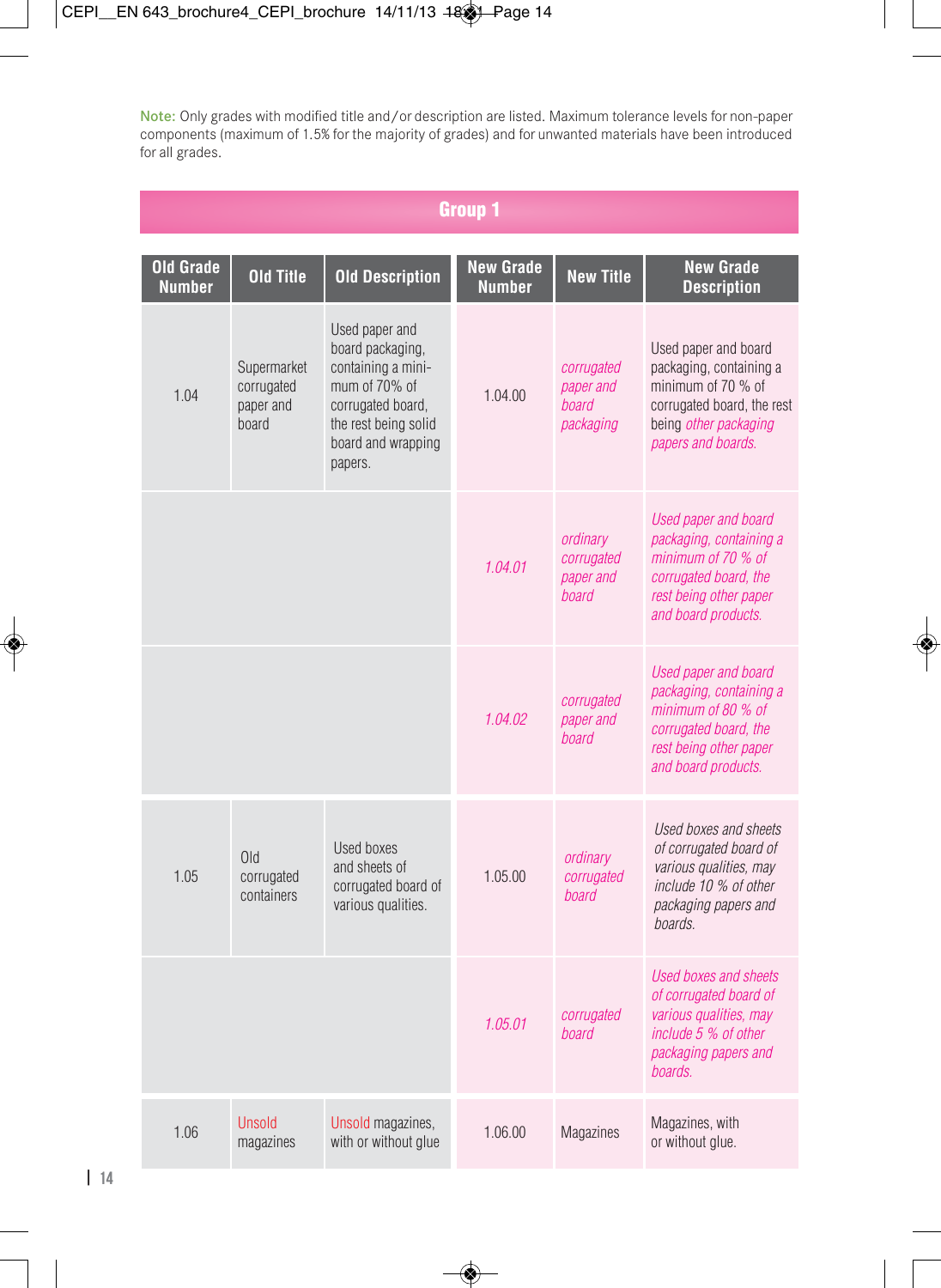| <b>Old Grade</b><br><b>Number</b> | Old Title                                      | <b>Old Description</b>                                                                                                                                                                                                                                                                                                 | <b>New Grade</b><br>Number | <b>New Title</b>                        | <b>New Grade</b><br><b>Description</b>                                                                                                                                                                                                             |
|-----------------------------------|------------------------------------------------|------------------------------------------------------------------------------------------------------------------------------------------------------------------------------------------------------------------------------------------------------------------------------------------------------------------------|----------------------------|-----------------------------------------|----------------------------------------------------------------------------------------------------------------------------------------------------------------------------------------------------------------------------------------------------|
| 1.06.01                           | <b>Unsold</b><br>magazines<br>without glue     | Unsold magazines,<br>without glue                                                                                                                                                                                                                                                                                      | 1.06.01                    | <b>Magazines</b><br>without glue        | Magazines without glue                                                                                                                                                                                                                             |
|                                   |                                                |                                                                                                                                                                                                                                                                                                                        | 1.06.02                    | magazines<br>with product<br>samples    | Magazines, with or<br>without glue, may<br>contain non-paper<br>components as attached<br>product samples.                                                                                                                                         |
| 1.08                              | <b>Mixed</b><br>newspapers<br>and<br>magazines | A mixture of news-<br>papers and maga-<br>zines, containing a<br>minimum of 50% of<br>newspapers, with or<br>without glue.                                                                                                                                                                                             |                            |                                         |                                                                                                                                                                                                                                                    |
| 1.09                              | <b>Mixed</b><br>newspapers<br>and<br>magazines | A mixture of<br>newspapers and<br>magazines,<br>containing a mini-<br>mum of 60% of<br>newspapers, with or<br>without glue                                                                                                                                                                                             | 1.09.00                    | Newspapers<br>and<br>magazines          | Mixture of newspapers<br>and magazines<br>(predominantly unsold)<br>each of them with a<br>minimum of $30\%$ .                                                                                                                                     |
| 1.10                              | <b>Mixed</b><br>magazines<br>and<br>newspapers | A mixture of news-<br>papers and maga-<br>zines, containning a<br>minimum of 60% of<br>magazines, with or<br>without glue.                                                                                                                                                                                             |                            |                                         |                                                                                                                                                                                                                                                    |
| 1.11                              | Sorted<br>graphic paper<br>for deinking        | Sorted graphic<br>paper from house-<br>holds, newspapers<br>and magazines, each<br>at a minimum of<br>40%, The percent-<br>age of nondeinkable<br>paper and board<br>should be reduced<br>over time to a maxi-<br>mum level of 1.5%.<br>The actual percent-<br>age is to be<br>negotiated between<br>buyer and seller. | 1.11.00                    | sorted<br>graphic paper<br>for deinking | Sorted graphic paper,<br>consisting of a minimum<br>of 80 % newspapers and<br>magazines. It has to<br>contain at least 30 %<br>newspapers and 40 %<br>magazines. Print<br>products which are not<br>suitable for deinking are<br>limited to 1.5 %. |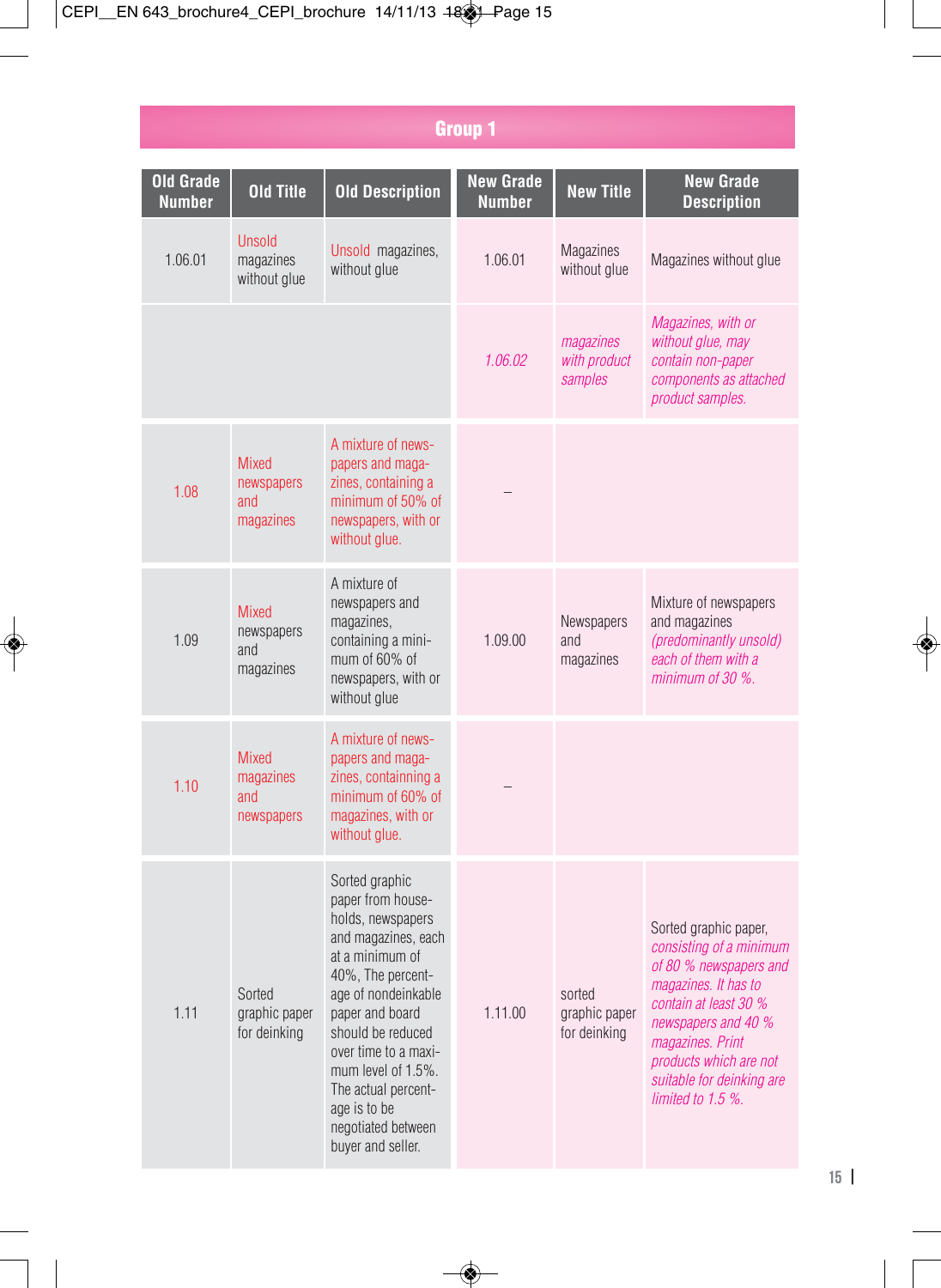| 0 <sub>Id</sub><br>Grade<br>Number | <b>Old Title</b>                                                     | <b>Old Description</b>                                                                                                                                                                     | <b>New</b><br><b>Grade</b><br><b>Number</b> | <b>New Title</b>                                     | <b>New Grade</b><br><b>Description</b>                                                                                                                                                                                                                                                                                                                                                                  |
|------------------------------------|----------------------------------------------------------------------|--------------------------------------------------------------------------------------------------------------------------------------------------------------------------------------------|---------------------------------------------|------------------------------------------------------|---------------------------------------------------------------------------------------------------------------------------------------------------------------------------------------------------------------------------------------------------------------------------------------------------------------------------------------------------------------------------------------------------------|
| 2.02                               | Unsold<br>newspapers                                                 | Unsold daily<br>newspapers, free<br>from additional<br>inserts or illustrated<br>material coloured in<br>the mass.                                                                         | 2.02.00                                     | unsold<br>newspapers<br>not intended<br>for deinking | Unsold newspapers,<br>which may contain inserts<br>originally circulated with the<br>publication. No additional<br>inserts allowed. Paper<br>products not suitable for<br>deinking are allowed.                                                                                                                                                                                                         |
| 20201                              | Unsold<br>newspapers,<br>no flexo-<br>graphic<br>printing<br>allowed | Unsold daily news-<br>papers, free from<br>additional inserts or<br>illustrated material<br>coloured in the<br>mass, strings<br>allowed. No flexo-<br>graphic printed<br>material allowed. | 20201                                       | unsold<br>newspapers                                 | Unsold newspapers,<br>which may contain inserts<br>originally circulated with the<br>publication. No additional<br>inserts allowed.                                                                                                                                                                                                                                                                     |
| 205                                | Sorted office<br>paper                                               | Sorted office paper                                                                                                                                                                        | 20500                                       | ordinary sorted<br>office paper                      | Paper, as typically generated<br>by offices, shredded or<br>unshredded, printed, may<br>contain coloured papers,<br>with a minimum 60 %<br>wood-free paper, free of<br>carbon and principally free<br>from carbonless copy paper<br>(ccp)/no carbon required<br>(NCR), less than 10 %<br>unbleached fibres including<br>manila envelopes and file<br>covers. less than 5 %<br>newspapers and packaging. |
|                                    |                                                                      |                                                                                                                                                                                            | 2.05.01                                     | sorted office<br>paper                               | Paper, as typically generated<br>by offices, shredded or<br>unshredded, printed, may<br>contain coloured papers,<br>with a minimum 80 $%$<br>woodfree paper, free of car-<br>bon and principally free from<br>carbonless copy paper<br>(ccp)/no carbon required<br>(NCR), less than $5%$<br>unbleached fibres including<br>manila envelopes and file<br>covers.                                         |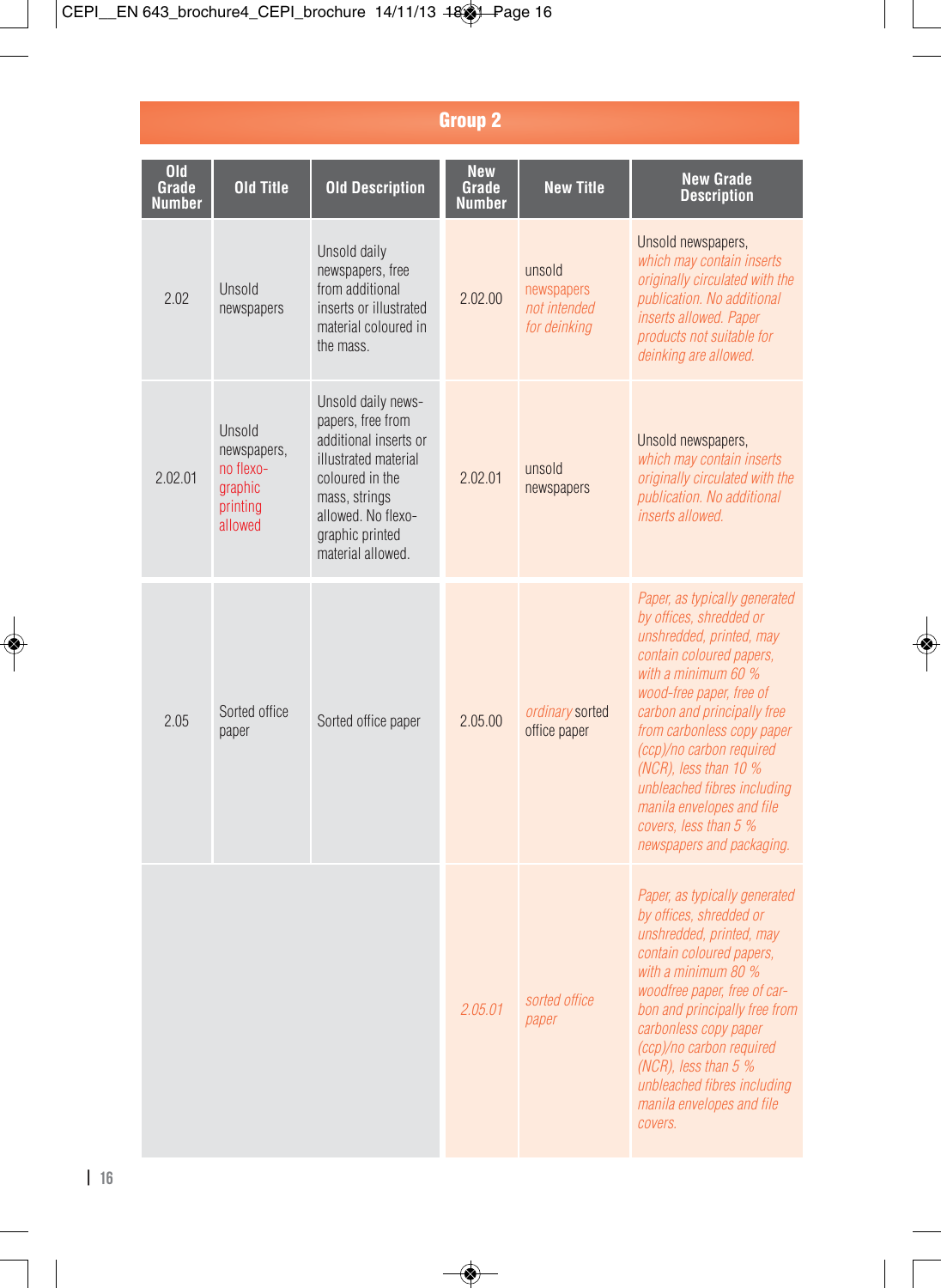| <b>Group 2</b>                |                           |                                                                                                                                                                                   |                               |                                             |                                                                                                                                                                                                                                                                                                                                                                                          |  |  |
|-------------------------------|---------------------------|-----------------------------------------------------------------------------------------------------------------------------------------------------------------------------------|-------------------------------|---------------------------------------------|------------------------------------------------------------------------------------------------------------------------------------------------------------------------------------------------------------------------------------------------------------------------------------------------------------------------------------------------------------------------------------------|--|--|
| <b>Old</b><br>Grade<br>Number | <b>Old Title</b>          | <b>Old Description</b>                                                                                                                                                            | <b>New</b><br>Grade<br>Number | <b>New Title</b>                            | <b>New Grade</b><br><b>Description</b>                                                                                                                                                                                                                                                                                                                                                   |  |  |
| 2.06                          | Coloured<br>letters       | Correspondence, in<br>mixed papers colou-<br>red in the mass, with<br>or without print, of<br>printing or writing<br>paper. Free from car-<br>bon paper and hard<br>covers.       | 2.06.00                       | ordinary sorted<br>coloured letters         | Paper, as typically generated<br>by offices, shredded or<br>unshredded, lightly printed,<br>mass coloured paper<br>allowed, but no deep<br>coloured papers, with a<br>minimum of 70 % woodfree<br>paper, free of carbon and<br>principally free of carbonless<br>copy paper (ccp)/no carbon<br>required (NCR), free of<br>manila envelopes, file<br>covers, newspapers and<br>cardboard. |  |  |
|                               |                           |                                                                                                                                                                                   | 2.06.01                       | sorted<br>coloured letters                  | Paper, as typically generated<br>by offices, shredded or<br>unshredded, lightly printed,<br>mass coloured paper<br>allowed, but no deep<br>coloured papers, with a<br>minimum of 90 % woodfree<br>paper, free of carbon and<br>principally free of carbonless<br>copy paper (ccp)/no carbon<br>required (NCR), free of<br>manila envelopes, file<br>covers, newspapers and<br>cardboard. |  |  |
| 2.07                          | White wood-<br>free books | Books, including<br>misprints of books,<br>without hard covers.<br>mainly of woodfree<br>white paper, black<br>printed only. Contai-<br>ning a maximum of<br>10% of coated paper. | 20700                         | white woodfree<br>bookquire                 | Books or their shavings,<br>without hard covers, mainly<br>of white woodfree paper,<br>mainly black printed,<br>containing a maximum<br>of 10 % coated paper.                                                                                                                                                                                                                            |  |  |
|                               |                           |                                                                                                                                                                                   | 2.07.01                       | white mechanical<br>pulp-based<br>bookquire | <b>Books or their shavings</b><br>mainly of white mechanical<br>pulp-based paper, without<br>hard covers, mainly black<br>printed, containing a<br>maximum of 10 %<br>of coated paper.                                                                                                                                                                                                   |  |  |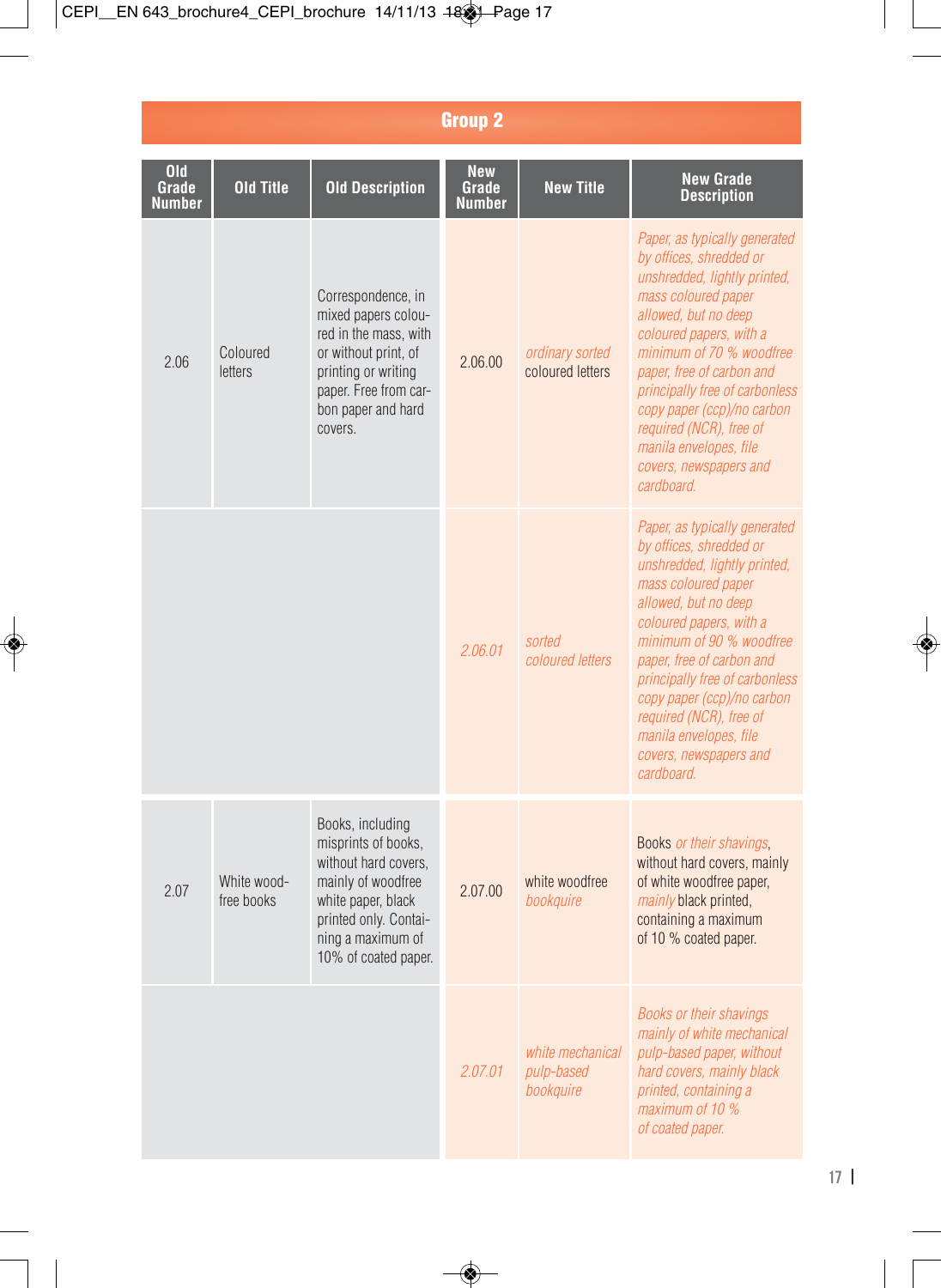| 0 <sub>Id</sub><br>Grade<br><b>Number</b> | <b>Old Title</b>         | <b>Old Description</b>   | <b>New</b><br>Grade<br><b>Number</b> | <b>New Title</b>           | <b>New Grade</b><br><b>Description</b>                                                                                                                                                                                                                   |
|-------------------------------------------|--------------------------|--------------------------|--------------------------------------|----------------------------|----------------------------------------------------------------------------------------------------------------------------------------------------------------------------------------------------------------------------------------------------------|
| 2.09                                      | Carbonless<br>copy paper | Carbonless<br>copy paper |                                      |                            |                                                                                                                                                                                                                                                          |
|                                           |                          |                          | 2.13.00                              | multigrade                 | A blend of coloured and<br>white letters, coloured<br>woodfree magazines and<br>other woodfree papers and<br>shavings. Free from<br>newsprint but 10 % of other<br>wood containing papers are<br>permitted. May contain 2 %<br>paper with plastic layer. |
|                                           |                          |                          | 21400                                | coloured log<br>end tissue | Unused coloured tissue<br>including soft cores. May<br>contain printed material.                                                                                                                                                                         |
|                                           |                          |                          | 2.14.01                              | white log<br>end tissue    | Unused white tissue<br>including soft cores. May<br>contain printed material.                                                                                                                                                                            |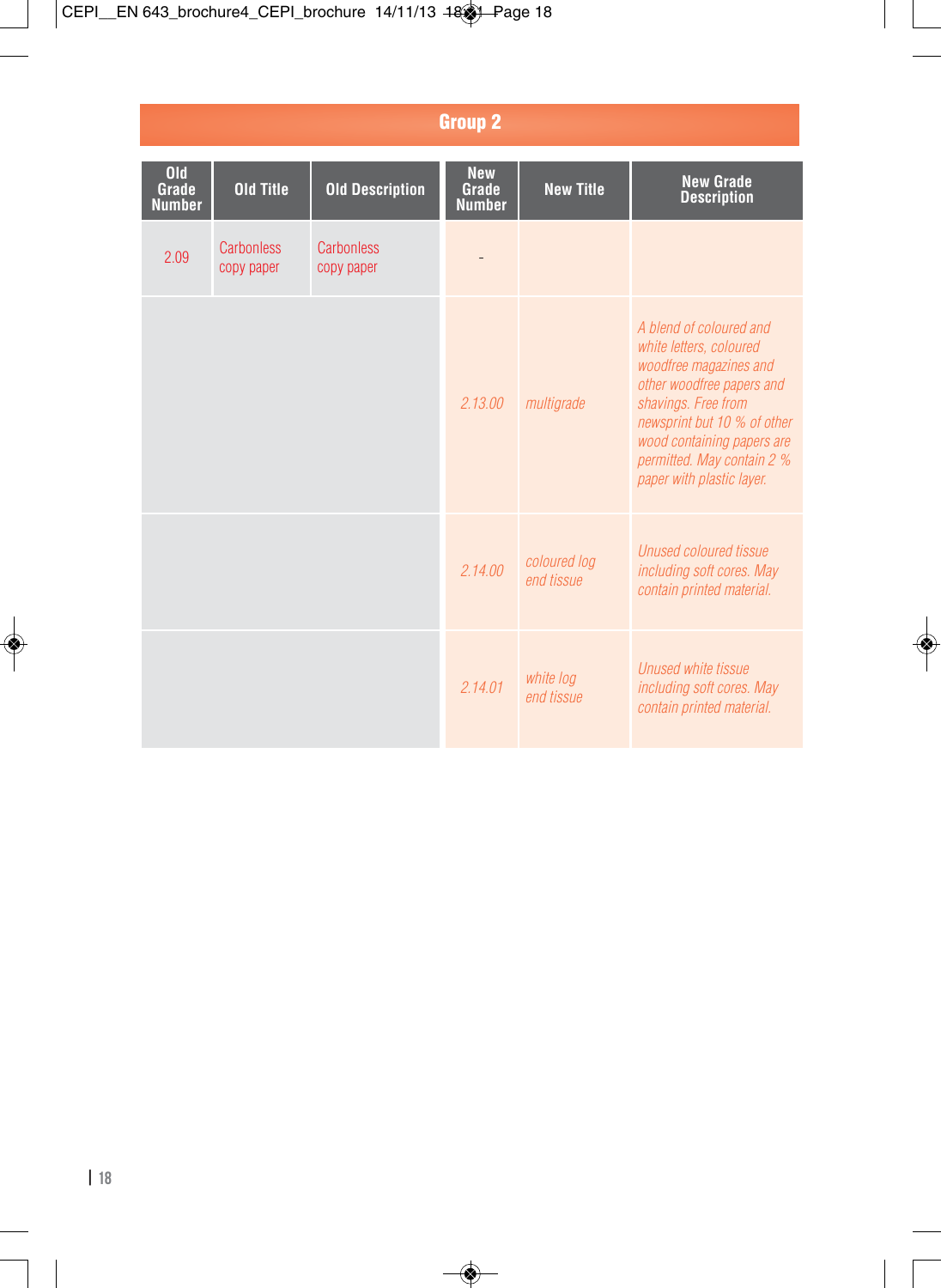| <b>Old</b><br>Grade<br><b>Number</b> | <b>Old Title</b>                                  | <b>Old Description</b>                                                                                                                                                  | <b>New</b><br>Grade<br><b>Number</b> | <b>New Title</b>                    | <b>New Grade</b><br><b>Description</b>                                                                                                                                                                                          |
|--------------------------------------|---------------------------------------------------|-------------------------------------------------------------------------------------------------------------------------------------------------------------------------|--------------------------------------|-------------------------------------|---------------------------------------------------------------------------------------------------------------------------------------------------------------------------------------------------------------------------------|
| 3.03                                 | Woodfree<br><b>binders</b>                        | White woodfree lightly<br>printed shavings with<br>glue, free from paper<br>coloured in the mass.<br>May contain a maximum<br>of 10% of mechanical<br>pulp-based paper. | 3.03.00                              | woodfree<br><b>binders</b>          | White woodfree lightly printed<br>shavings with glue, free from<br>paper coloured in the mass.<br>May contain 2 % paper with<br>plastic layer and a maximum<br>of 10 % of mechanical pulp-<br>based paper.                      |
|                                      |                                                   |                                                                                                                                                                         | 3.03.01                              | special wood<br>free binders        | White woodfree lightly printed<br>shavings with glue, free from<br>paper coloured in the mass.<br>Plastic layered and mechani-<br>cal pulp-based papers not<br>permitted.                                                       |
| 3.05                                 | White wood-<br>free letters                       | Sorted white woodfree<br>writing papers, originat-<br>ing from office records,<br>free from cash books.<br>carbon paper and<br>non-water soluble<br>adhesives.          | 3.05.00                              | white woodfree<br><b>letters</b>    | Sorted <i>uncoated</i> white wood-<br>free <i>printing</i> and writing<br>papers, <i>printed</i> , free from<br>cash books, carbon paper and<br>non-water soluble adhesives.<br>May contain 5 % mechanical<br>pulp-based paper. |
|                                      |                                                   |                                                                                                                                                                         | 3.05.01                              | white woodfree<br>letters unprinted | Sorted uncoated white wood-<br>free printing and writing<br>papers, unprinted, free from<br>carbon paper, carbonless<br>paper (NCR) and non-water<br>soluble adhesives.                                                         |
| 3.07                                 | <b>White</b><br>woodfree<br>computer<br>print-out | White woodfree com-<br>puter print-out, free<br>from carbonless paper<br>and glue.                                                                                      |                                      |                                     |                                                                                                                                                                                                                                 |
| 3.10                                 | Multi<br>printing                                 | Woodfree, coated,<br>lightly printed, free from<br>wet-strength paper or<br>paper coloured in the<br>mass.                                                              | 3.10.00                              | multi printing                      | Lightly printed wood-free<br>coated papers in sheets or<br>trim, free from wet-strength<br>paper and from paper<br>coloured in the mass.                                                                                        |
|                                      |                                                   |                                                                                                                                                                         | 3.10.01                              | medium printed<br>multi printing    | <b>Medium and heavily printed</b><br>woodfree coated papers in<br>sheets or trim, free from<br>wet-strength paper and from<br>paper coloured in the mass.                                                                       |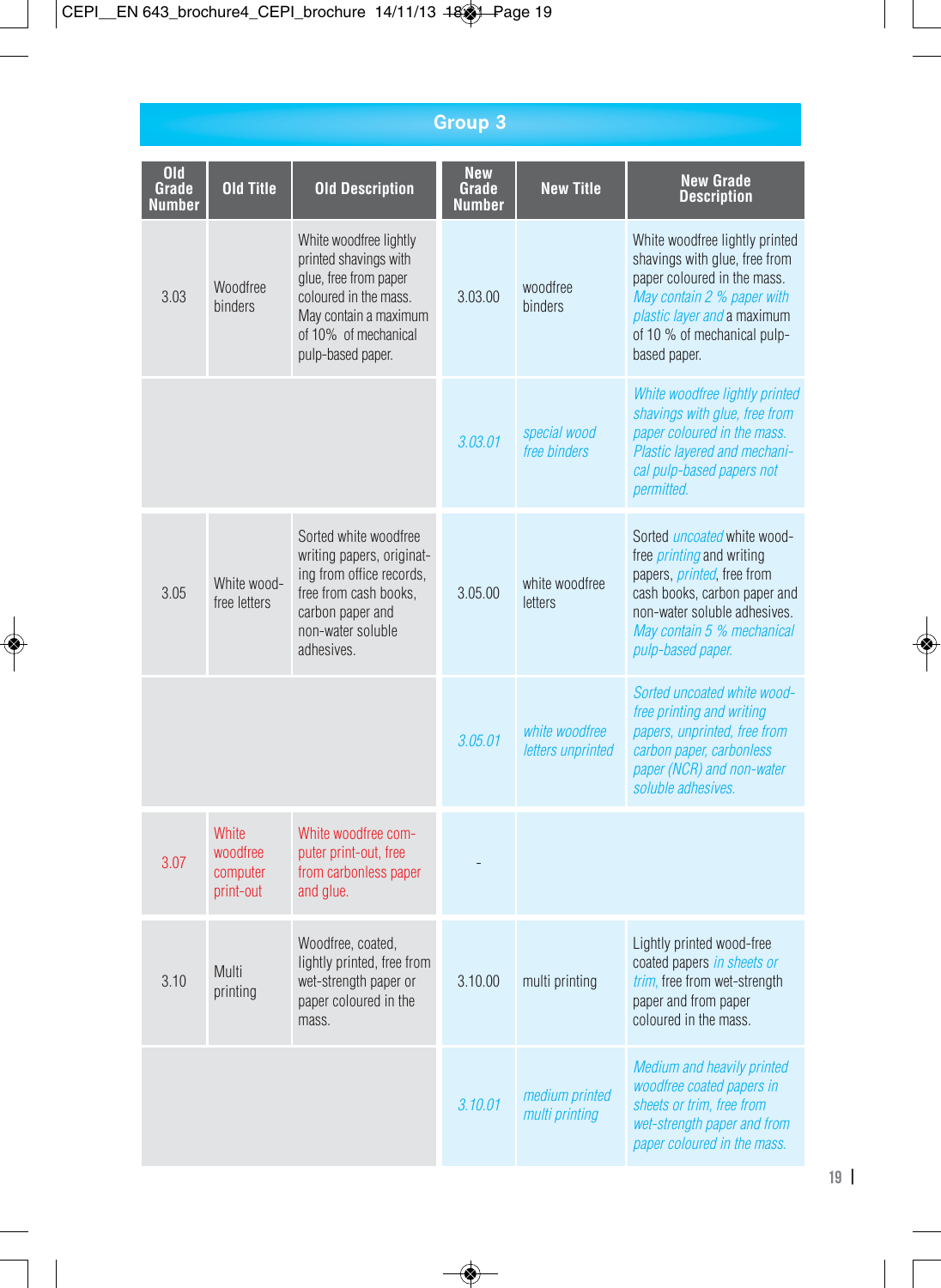| 0 <sub>Id</sub><br>Grade<br><b>Number</b> | <b>Old Title</b>                                       | <b>Old Description</b>                                                                                                                                           | <b>New</b><br>Grade<br><b>Number</b> | <b>New Title</b>                                 | <b>New Grade</b><br><b>Description</b>                                                                                                                          |
|-------------------------------------------|--------------------------------------------------------|------------------------------------------------------------------------------------------------------------------------------------------------------------------|--------------------------------------|--------------------------------------------------|-----------------------------------------------------------------------------------------------------------------------------------------------------------------|
| 3.11                                      | White heav-<br>ily printed<br>multiply<br>board        | New cuttings of heavily<br>printed white multiply<br>board, containing<br>woodfree, mechanical<br>or thermo-mechanical<br>pulp plies, but without<br>grey plies. | 3.11.00                              | white heavily<br>printed multiply<br>board       | New cuttings of heavily<br>printed white multiply board,<br>containing woodfree or wood<br>containing plies, but without<br>grey and brown plies.               |
|                                           |                                                        |                                                                                                                                                                  | 3.11.01                              | mixed white<br>heavily printed<br>multiply board | New cuttings of heavily<br>printed white multiply board.<br>containing woodfree or wood<br>containing plies, with a<br>maximum of 20 % grey<br>and brown plies. |
| 3.16                                      | White wood-<br>free coated<br>paper, with-<br>out glue | Shavings and sheets of<br>white unprinted wood-<br>free coated paper, with-<br>out glue                                                                          | 3.16.00                              | white coated<br>woodfree paper                   | Shavings and sheets of white<br>unprinted wood-free coated<br>paper without glue.                                                                               |
|                                           |                                                        |                                                                                                                                                                  | 3.16.01                              | white woodfree<br>papers                         | Shavings and sheets of white<br>unprinted woodfree coated<br>and uncoated papers without<br>glue.                                                               |
| 3.18                                      | White wood-<br>free shav-<br>ings                      | Shavings and sheets of<br>white unprinted wood-<br>free paper, may contain a<br>maximum of 5% of<br>coated paper. Without<br>glue.                               | 3.18.00                              | white woodfree<br>shavings                       | Shavings and sheets of white<br>unprinted woodfree paper, may<br>contain a maximum of 5 % of<br>coated paper. Without glue.                                     |
| 3.18.01                                   | White wood-<br>free un-<br>coated<br>shavings          | Shavings and sheets of<br>white unprinted wood-<br>free paper, free from<br>coated paper. Without<br>glue.                                                       | 3.18.01                              | white wood<br>free uncoated<br>shavings          | Shavings and sheets of white<br>unprinted woodfree paper,<br>free from coated paper.<br>Without glue.                                                           |
|                                           |                                                        |                                                                                                                                                                  | 31802                                | white envelope<br>cuttings                       | Shavings and sheets of white<br>unprinted woodfree paper,<br>free from coated paper.<br>May contain some glue.                                                  |
|                                           |                                                        |                                                                                                                                                                  | 3.20.00                              | unprinted tissue<br>coloured in the<br>mass      | <b>Unused unprinted tissue</b><br>coloured in the mass free of<br>packaging materials.                                                                          |
|                                           |                                                        |                                                                                                                                                                  | 3.20.01                              | white unprinted<br>tissue                        | Unused white unprinted<br>tissue free from packaging<br>materials.                                                                                              |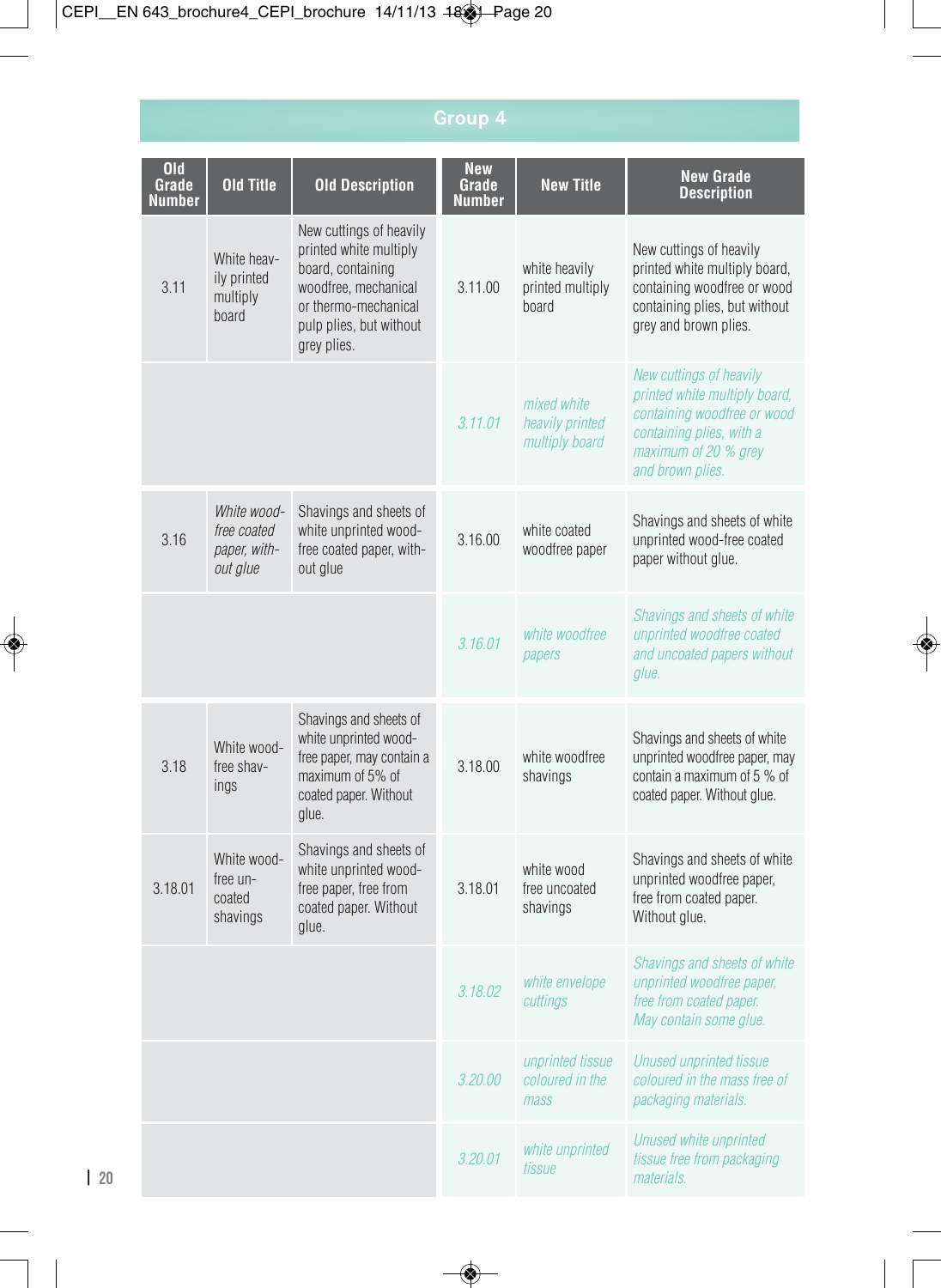|                                   | Group 4                                      |                                                                                                       |                                   |                  |                                        |  |  |  |
|-----------------------------------|----------------------------------------------|-------------------------------------------------------------------------------------------------------|-----------------------------------|------------------|----------------------------------------|--|--|--|
| <b>Old Grade</b><br><b>Number</b> | Old Title                                    | <b>Old Description</b>                                                                                | <b>New Grade</b><br><b>Number</b> | <b>New Title</b> | <b>New Grade</b><br><b>Description</b> |  |  |  |
| 4 01 02                           | Unused corrugated<br>material                | Unused boxes, sheets<br>and shavings of<br>corrugated board,<br>with liners of kraft or<br>testliner  |                                   |                  |                                        |  |  |  |
| 4.04.01                           | Used kraft sacks with<br>polycoated papers   | Clean used kraft sacks.<br>Wet-strength and non<br>wet-strength.<br>May include polycoated<br>papers. |                                   |                  |                                        |  |  |  |
| 4 05 01                           | Unused kraft sacks with<br>polycoated papers | Unused kraft sacks.<br>Wet-strength and non<br>wet-strength, may<br>include polycoated<br>papers.     |                                   |                  |                                        |  |  |  |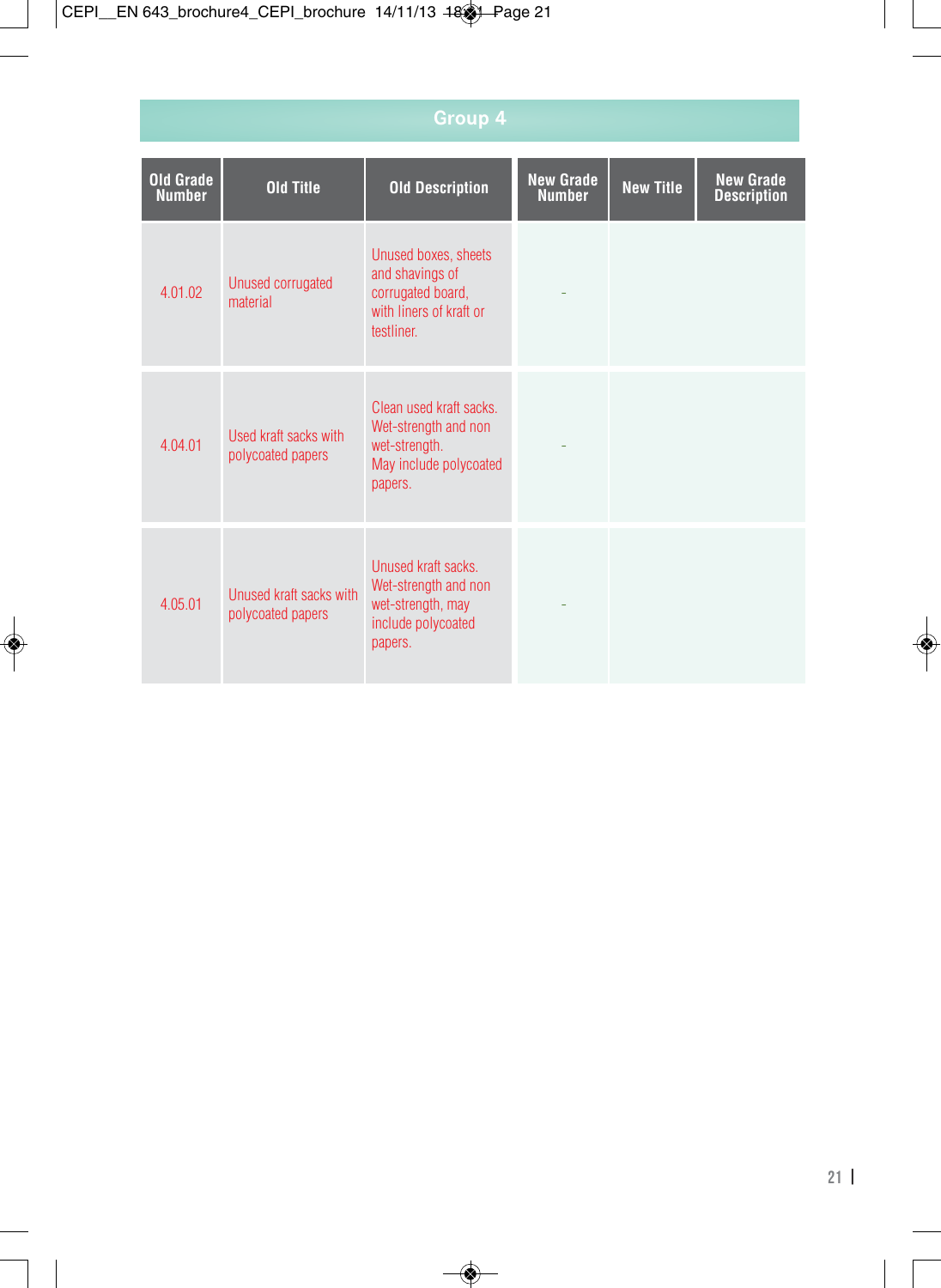| 0 <sub>Id</sub><br>Grade<br><b>Number</b> | <b>Old Title</b>                   | <b>Old Description</b>                                                                                                                                                                                                                        | <b>New</b><br>Grade<br><b>Number</b> | <b>New Title</b>                                    | <b>New Grade</b><br><b>Description</b>                                                                                                                                                  |
|-------------------------------------------|------------------------------------|-----------------------------------------------------------------------------------------------------------------------------------------------------------------------------------------------------------------------------------------------|--------------------------------------|-----------------------------------------------------|-----------------------------------------------------------------------------------------------------------------------------------------------------------------------------------------|
| 5.01                                      | Mixed recovered<br>paper and board | Unsorted paper and<br>board, separated at<br>source.                                                                                                                                                                                          | 5.01.01                              | mixed papers                                        | A mixture of various paper<br>grades that can be found in<br>the groups 1 to 5.                                                                                                         |
| 5.03                                      | Liquid board<br>packaging          | Used liquid packaging<br>board including used<br>PE-coated liquid pack-<br>aging board (with or<br>without aluminium<br>content), containing a<br>minimum of 50% by<br>weight of fibres, and<br>the balance being alu-<br>minium or coatings. | 5.03.00                              | used liquid<br>packaging board                      | Used liquid packaging<br>board with plastic layer<br>(with or without aluminium<br>content), containing a<br>minimum of 50 % by<br>weight of fibres.                                    |
|                                           |                                    |                                                                                                                                                                                                                                               | 5.03.01                              | unused liquid<br>packaging board                    | Printed or unprinted<br>shavings or sheets of<br>liquid packaging board<br>(with or without aluminium<br>and/or plastic layer),<br>containing a minimum of<br>50 % by weight of fibres. |
| 505                                       | Wet labels                         | Used wet labels from<br>wet-strength papers,<br>containing a maxi-<br>mum of 1% glass<br>content, and a maxi-<br>mum of 50% mois-<br>ture, without other<br>unusable materials.                                                               | 50500                                | wet labels                                          | Used wet labels from wet-<br>strength papers, containing<br>a maximum of 1 % glass<br>content, and a maximum of<br>50 % moisture, without<br>other unusable materials.                  |
|                                           |                                    |                                                                                                                                                                                                                                               | 5.05.01                              | dry labels                                          | Labels made from<br>wet-strength papers.                                                                                                                                                |
|                                           |                                    |                                                                                                                                                                                                                                               | 5.05.02                              | labels with<br>base layer                           | Label paper, release paper<br>and label stock as well as<br>from converting and<br>dispensing of labels.                                                                                |
|                                           |                                    |                                                                                                                                                                                                                                               | 5.05.03                              | paper release<br>liner for self-<br>adhesive labels | Release liner materials<br>from the converting and<br>dispensing of self-adhesive<br>labels. Materials shall be<br>free from labels, cores, and<br>other contaminants.                  |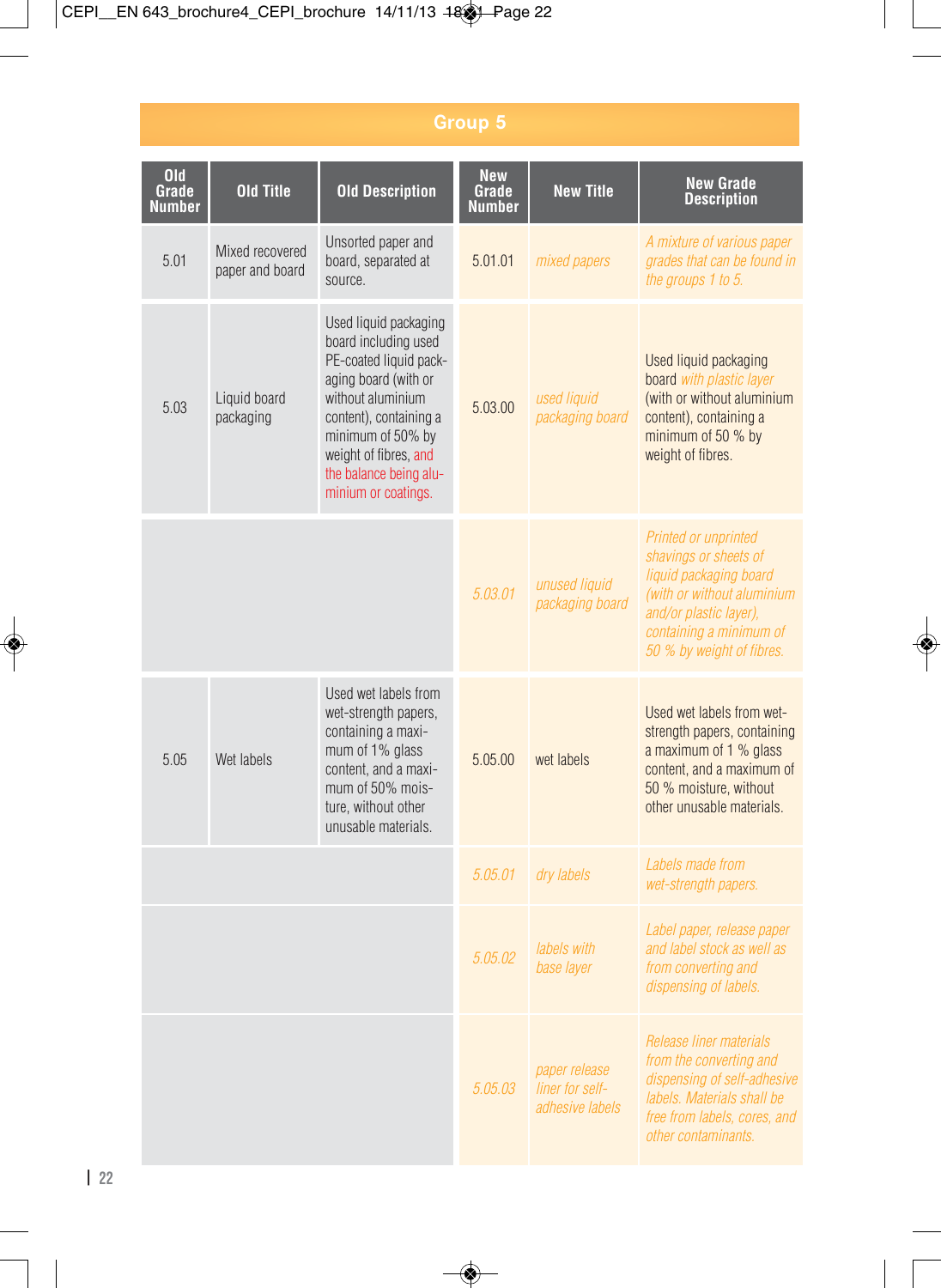| <b>Old</b><br>Grade<br><b>Number</b> | <b>Old Title</b>                                   | <b>Old Description</b>                             | <b>New</b><br>Grade<br><b>Number</b> | <b>New Title</b>                                                    | <b>New Grade</b><br><b>Description</b>                                                                                              |
|--------------------------------------|----------------------------------------------------|----------------------------------------------------|--------------------------------------|---------------------------------------------------------------------|-------------------------------------------------------------------------------------------------------------------------------------|
| 5.06                                 | Unprinted white<br>wet-strength<br>woodfree papers | Unprinted white<br>wet-strength<br>woodfree papers | 5.06.00                              | unprinted white<br>wet-strength<br>woodfree papers                  | Unprinted white wet-<br>strength woodfree papers                                                                                    |
|                                      |                                                    |                                                    | 5.06.01                              | <b>Unprinted white</b><br>and coloured<br>wet-strength<br>papers    | Unprinted white and<br>coloured in the mass<br>wet-strength papers                                                                  |
| 5.07                                 | Printed white<br>wet-strength<br>woodfree papers   | Printed white wet-<br>strength woodfree<br>papers  | 5.07.00                              | Printed white<br>wet-strength<br>woodfree papers                    | printed white wet-strength<br>woodfree papers                                                                                       |
|                                      |                                                    |                                                    | 5.07.01                              | printed white and<br>coloured wet-<br>strength wood-<br>free papers | Printed white and coloured<br>in the mass wet-strength<br>woodfree papers                                                           |
|                                      |                                                    |                                                    | 5.08.00                              | cores                                                               | Shredded, hogged or un-<br>shredded solid cores from<br>paper reels without metal<br>ends                                           |
|                                      |                                                    |                                                    | 5.09.00                              | carbonless copy<br>paper (NCR)                                      | Sheets or shavings of new<br>carbonless copy paper<br>(NCR)                                                                         |
|                                      |                                                    |                                                    | 5.10.00                              | printed white<br>envelope                                           | White envelopes, printed<br>on the inside with or with-<br>out water soluble or latex<br>glue and windows (plastic<br>or glassine)  |
|                                      |                                                    |                                                    | 5.10.01                              | mixed envelopes                                                     | Mixed white or coloured in<br>mass envelopes with or<br>without water soluble or<br>latex glue and windows<br>(plastic or glassine) |
|                                      |                                                    |                                                    | 5.11.00                              | blister pack                                                        | Packaging board with flat<br>or moulded plastic part.<br>May be board with plastic<br>layers and inserts                            |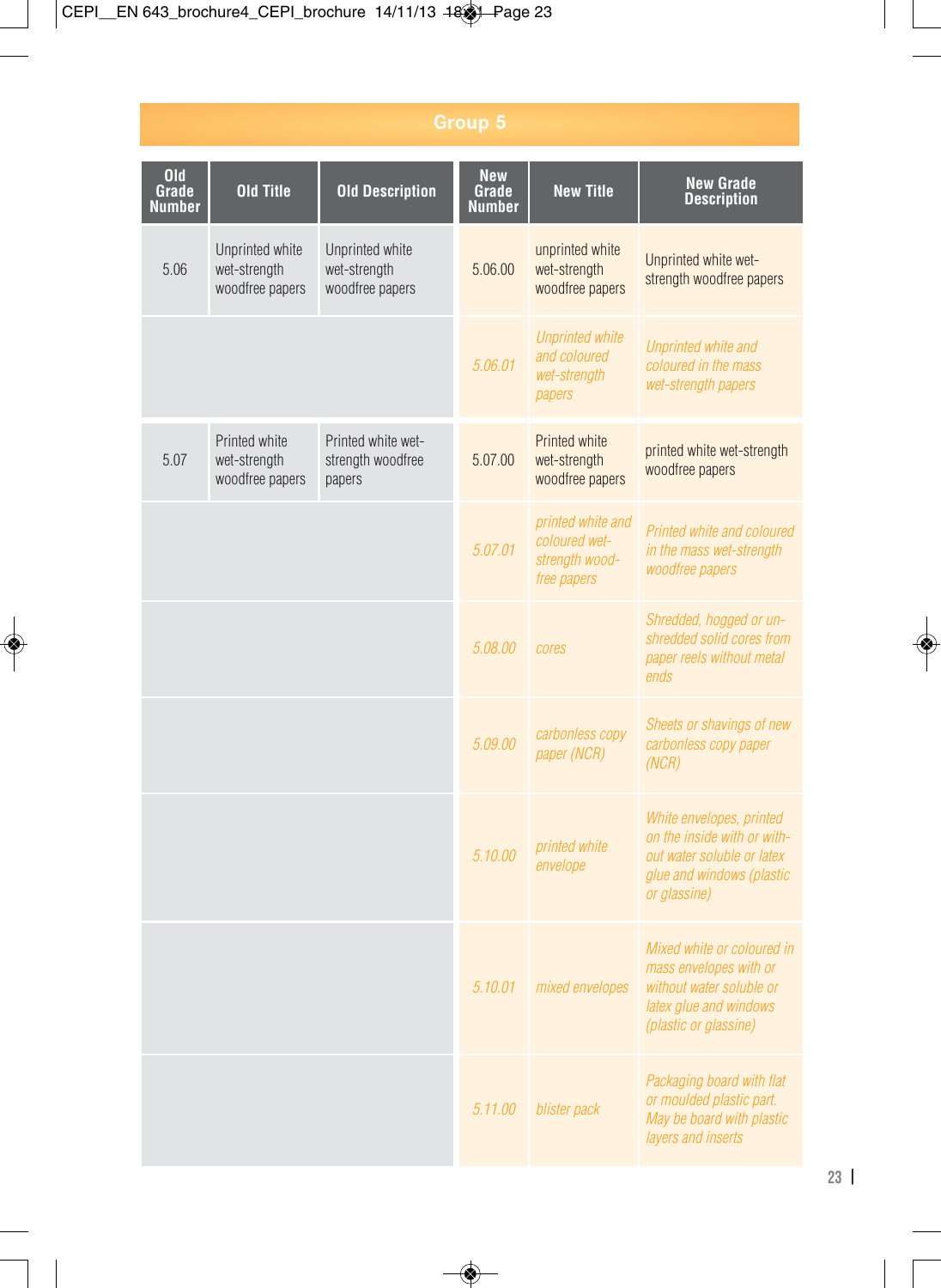| 0 <sub>Id</sub><br>Grade<br><b>Number</b> | <b>Old Title</b> | <b>Old Description</b> | <b>New</b><br>Grade<br>Number | <b>New Title</b>                                                                | <b>New Grade</b><br><b>Description</b>                                                                                                                                                                                           |
|-------------------------------------------|------------------|------------------------|-------------------------------|---------------------------------------------------------------------------------|----------------------------------------------------------------------------------------------------------------------------------------------------------------------------------------------------------------------------------|
|                                           |                  |                        | 5.12.00                       | used kraft sacks                                                                | Clean used kraft sacks.<br>May be printed or<br>unprinted or may be wet<br>strength or non<br>wet-strength. May include<br>plastic layer papers.                                                                                 |
|                                           |                  |                        | 5.12.01                       | used kraft sacks<br>with plastic layer<br>papers                                | Clean used kraft sacks with<br>plastic layer. May be<br>printed or unprinted and<br>may contain wet-strength<br>or non wet-strength plies.                                                                                       |
|                                           |                  |                        | 5.13.00                       | unused kraft<br>sacks                                                           | Unused kraft sacks. May be<br>printed or unprinted and<br>may be wet-strength or non<br>wet-strength, and may also<br>include papers with a<br>plastic layer.                                                                    |
|                                           |                  |                        | 5.13.01                       | unused kraft<br>sacks with<br>plastic layer<br>papers and poly<br><i>liners</i> | Unused kraft sacks with<br>plastic layer and poly<br>liners. May be printed or<br>unprinted and may contain<br>wet-strength or non-<br>wet-strength plies.                                                                       |
|                                           |                  |                        | 5.14.00                       | used paper cups<br>and other used<br>tableware                                  | Used paper cups and other<br>tableware, including used<br>plastic layered paper cups<br>and tableware, containing a<br>minimum of 75 % by<br>weight of fibres.                                                                   |
|                                           |                  |                        | 5.14.01                       | <b>Unused paper</b><br>cups and other<br>tableware                              | <b>Printed or unprinted</b><br>shavings or sheets from<br>the production of paper<br>cups and other tableware,<br>including plastic layered<br>paper cups and tableware,<br>containing a minimum of<br>75 % by weight of fibres. |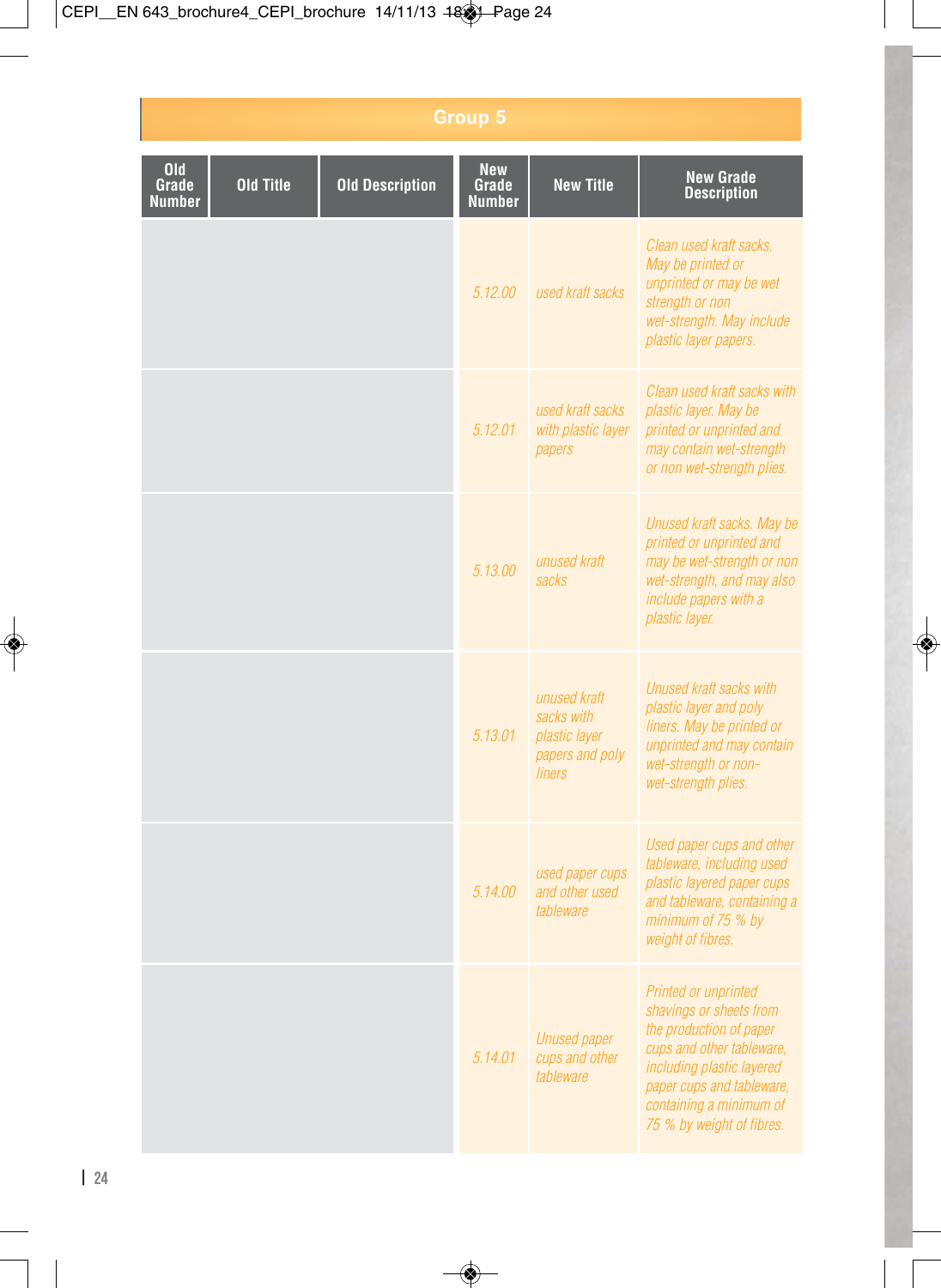